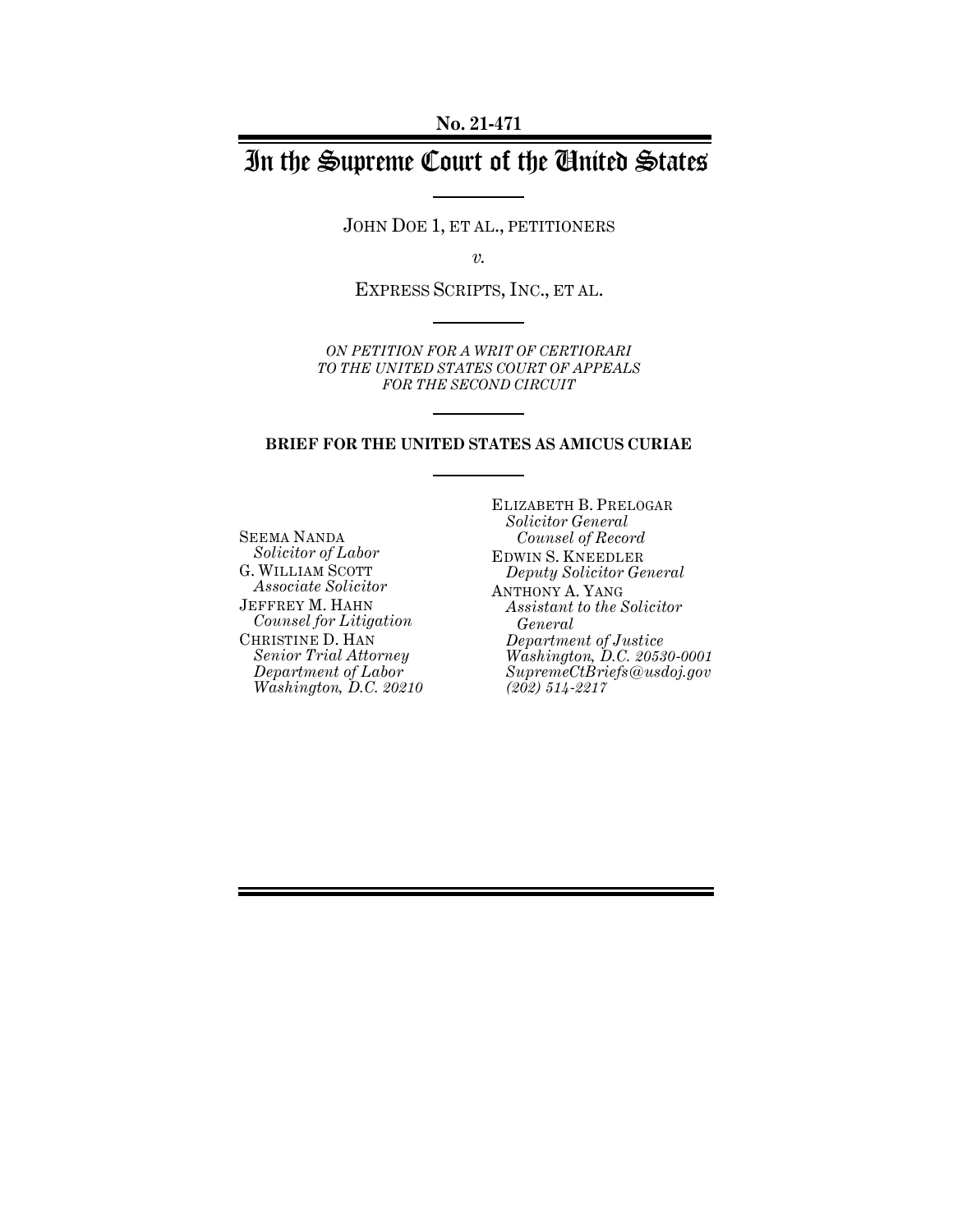### **QUESTIONS PRESENTED**

Under the Employee Retirement Income Security Act of 1974 (ERISA), 29 U.S.C. 1001 *et seq.*, a person is a "fiduciary" with respect to an ERISA plan "to the extent" that, as relevant here, "he exercises any discretionary authority or discretionary control respecting management of such plan or exercises any authority or control respecting management or disposition of its assets" or "he has any discretionary authority or discretionary responsibility in the administration of such plan." 29 U.S.C. 1002(21)(A). The questions presented are:

1. Whether a company that administers certain prescription-drug benefits for an ERISA plan is a "fiduciary" of the plan with respect to drug pricing if the company can affect the prices paid by the plan or its participants through negotiated agreements with third parties and the company enters into such an agreement that is applicable to a broad range of healthcare consumers and not just the specific ERISA plans at issue.

2. Whether fiduciary status based on a person's discretionary authority or control over the administration or management of a plan can be established where that discretion is conferred by contractual agreement.

(I)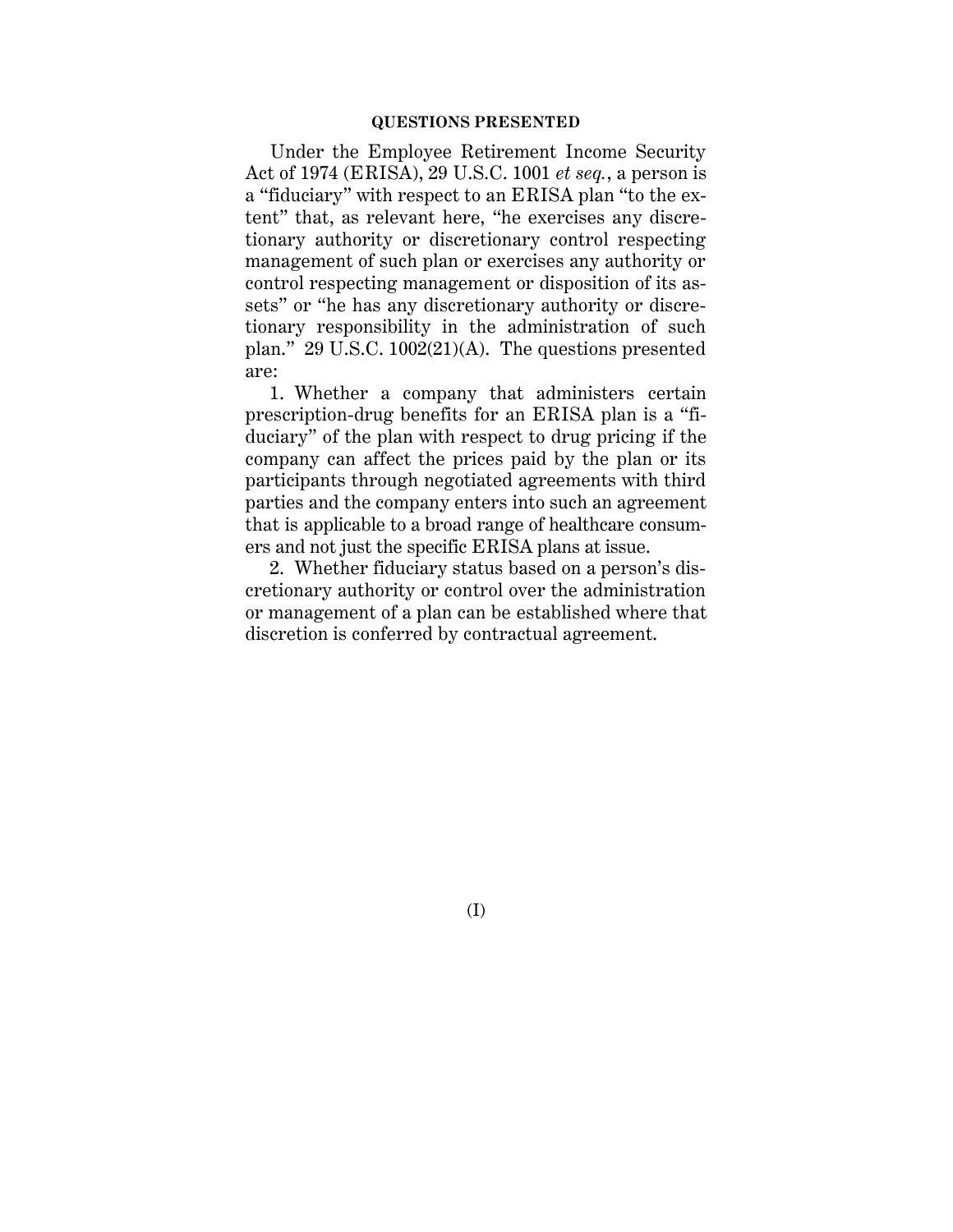## **TABLE OF CONTENTS**

Page

# **TABLE OF AUTHORITIES**

## Cases:

| Aguas Lenders Recovery Grp. LLC v. Suez, S.A.,        |
|-------------------------------------------------------|
| Anthem, Inc. v. Express Scripts, Inc.,                |
| No. 1:16-cv-2048, 2022 WL 1558879                     |
|                                                       |
| Chicago Dist. Council of Carpenters Welfare Fund v.   |
| Caremark, Inc., 474 F.3d 463 (7th Cir. 2007)  5, 18   |
| DeLuca v. Blue Cross Blue Shield,                     |
|                                                       |
| F.H. Krear & Co. v. Nineteen Named Trs.,              |
|                                                       |
| FMC Corp. v. Holliday, 498 U.S. 52 (1990)  4          |
| Gobeille v. Liberty Mut. Ins. Co.,                    |
|                                                       |
| Health Cost Controls of Ill., Inc. v. Washington,     |
| 187 F.3d 703 (7th Cir. 1999), cert. denied,           |
|                                                       |
| Jung v. K. & D. Mining Co.,                           |
|                                                       |
| Mertens v. Hewitt Assocs., 508 U.S. 248 (1993)  3, 12 |
| Mitchell v. Blue Cross Blue Shield,                   |
|                                                       |
| North Am. Butterfly Ass'n v. Wolf,                    |
|                                                       |

(III)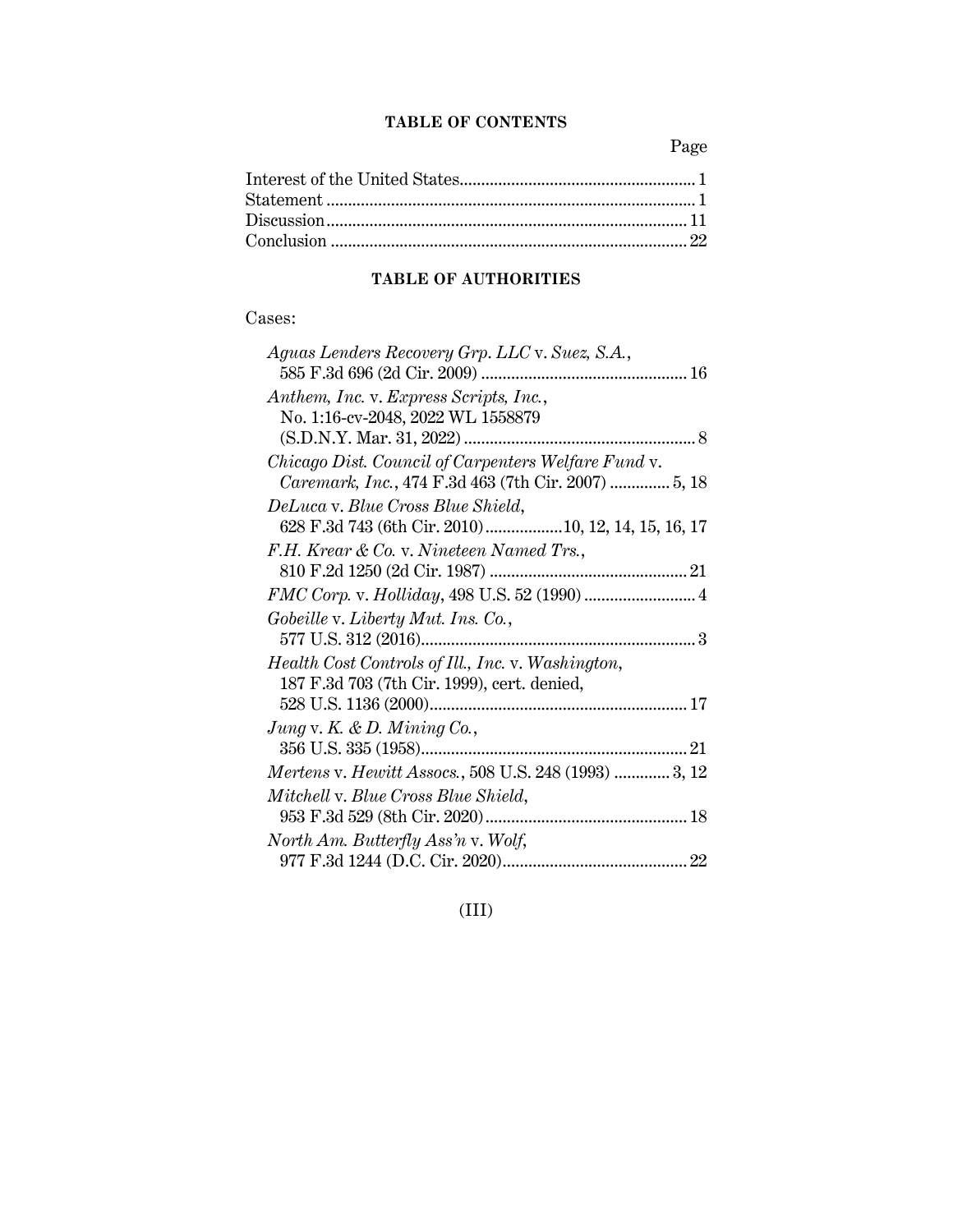| Cases—Continued:                                            | Page |
|-------------------------------------------------------------|------|
| Patelco Credit Union v. Sahni,                              |      |
|                                                             |      |
| <i>Pegram v. Herdrich</i> , 530 U.S. 211 (2000) 13, 14      |      |
| Peters v. Aetna Inc., 2 F.4th 199 (4th Cir. 2021),          |      |
|                                                             |      |
| <i>Reich v. Lancaster</i> , 55 F.3d 1034 (5th Cir. 1995) 17 |      |
| <i>Rutledge v. Pharmaceutical Care Mgmt. Ass'n,</i>         |      |
|                                                             |      |
| Slayton v. American Express Co.,                            |      |
|                                                             | 22   |
| WMX Techs., Inc. v. Miller,                                 |      |
|                                                             | 22   |
|                                                             |      |

Statutes and rules:

| Employee Retirement Income Security Act of 1974, |  |
|--------------------------------------------------|--|
|                                                  |  |
|                                                  |  |
|                                                  |  |
|                                                  |  |
|                                                  |  |
|                                                  |  |
|                                                  |  |
|                                                  |  |
|                                                  |  |
|                                                  |  |
|                                                  |  |
|                                                  |  |
|                                                  |  |

Miscellaneous:

| Advisory Council on Employee Welfare &      |  |
|---------------------------------------------|--|
| Pension Benefit Plans, PBM Compensation and |  |
| Fee Disclosure (Nov. 2014),                 |  |
|                                             |  |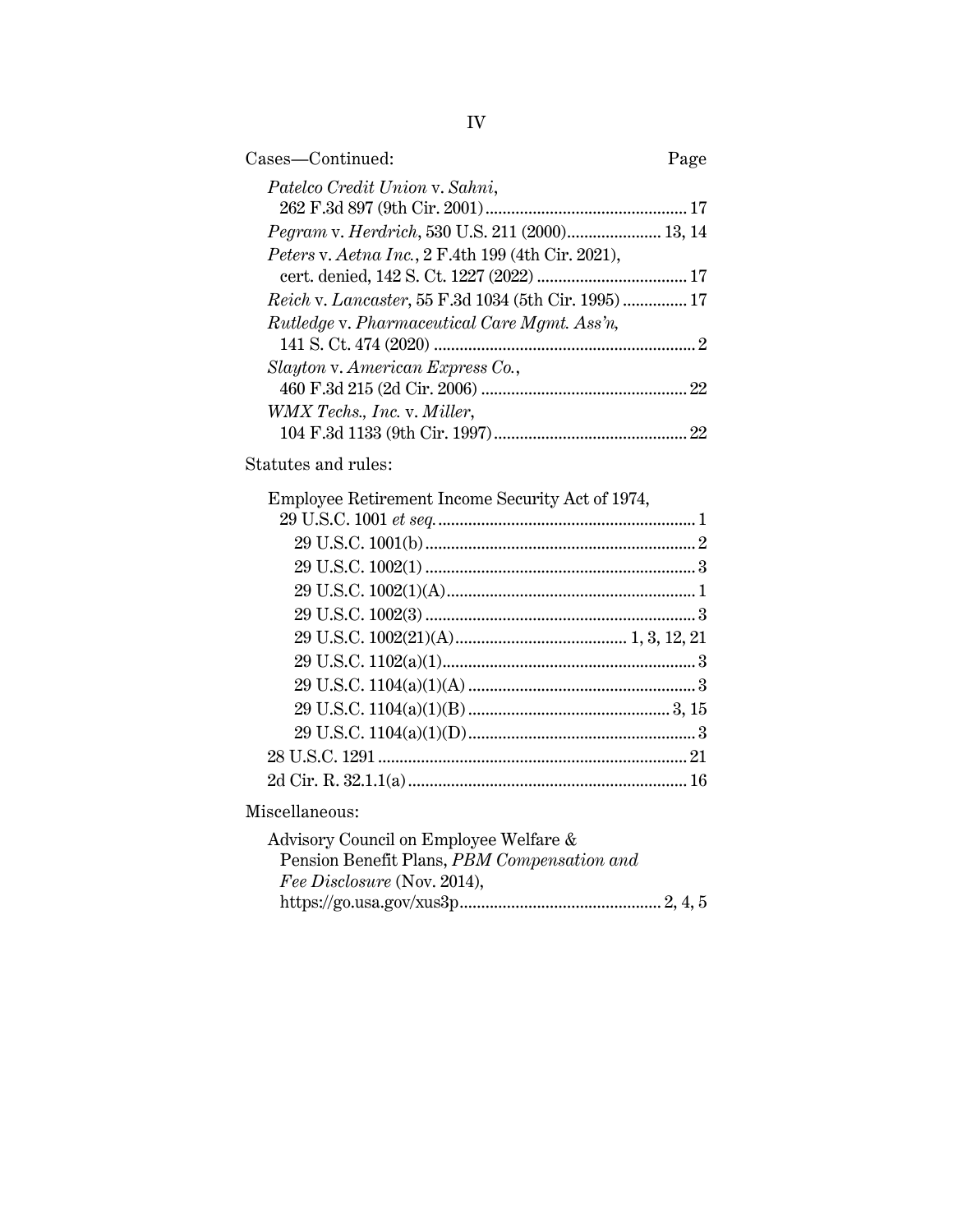# In the Supreme Court of the United States

No. 21-471 JOHN DOE 1, ET AL., PETITIONERS

*v.*

EXPRESS SCRIPTS, INC., ET AL.

*ON PETITION FOR A WRIT OF CERTIORARI TO THE UNITED STATES COURT OF APPEALS FOR THE SECOND CIRCUIT*

### **BRIEF FOR THE UNITED STATES AS AMICUS CURIAE**

### **INTEREST OF THE UNITED STATES**

<span id="page-4-0"></span>This brief is submitted in response to the Court's order inviting the Solicitor General to express the views of the United States. In the view of the United States, the petition for a writ of certiorari should be denied.

### **STATEMENT**

<span id="page-4-1"></span>1. This case under the Employee Retirement Income Security Act of 1974 (ERISA), 29 U.S.C. 1001 et seq., involves ERISA's definition of "fiduciary," 29 U.S.C. 1002(21)(A). It arises out of a series of contractual relationships concerning prescription-drug benefits under health benefits plans. Cf. 29 U.S.C. 1002(1)(A). When a plan participant purchases a prescription drug, at least "six entities [are] potentially involved": the participant, the plan, the plan's Pharmacy Benefits Manager (PBM), the pharmacy, the drug wholesaler, and

(1)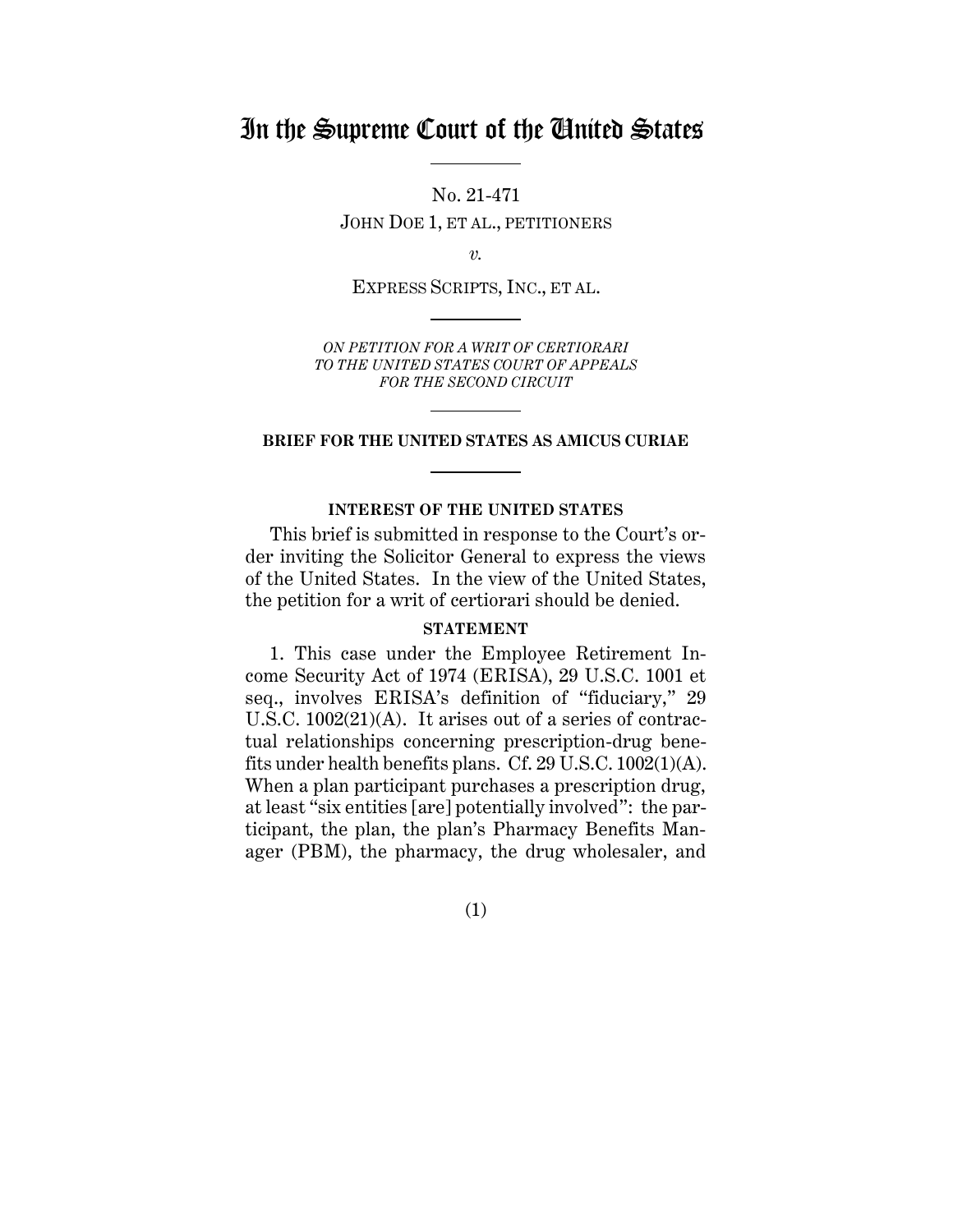the drug manufacturer. Advisory Council on Employee Welfare & Pension Benefit Plans, *PBM Compensation and Fee Disclosure* 6 (Nov. 2014) (*PBM Report*), https:// go.usa.gov/xus3p. "Generally speaking, PBMs serve as intermediaries between prescription-drug plans and the pharmacies that beneficiaries use." *Rutledge* v. *Pharmaceutical Care Mgmt. Ass'n*, 141 S. Ct. 474, 478 (2020). Under that arrangement, a PBM's "contracts with pharmacies" will specify the amount that the PBM will pay a pharmacy for filling prescriptions, and a PBM's contracts with prescription-drug plans will specify how the PBM is paid for supplying prescription drugs to the plans' participants through the pharmacies. *Ibid*. And in this case, there is an additional entity: Each relevant ERISA plan contracted with respondent Anthem, Inc. (Anthem), a national company, to administer certain aspects of each plan. Anthem, in turn, contracted with respondent Express Scripts, Inc. (ESI), a national PBM company, to perform the PBM portion of those services. Pet. App. 5a. The result is an "exceedingly complex" system of "[d]rug pricing" in which the terms of each entity's contractual relationships have the potential to affect the price of drugs ultimately paid by an ERISA plan and its participants. *PBM Report* 7; see *id*. at 8- 10.

ERISA protects "the interests of participants in employee benefit plans and their beneficiaries" by, *inter alia*, "establishing standards of conduct, responsibility, and obligation for fiduciaries of employee benefit plans." 29 U.S.C. 1001(b). A fiduciary must perform its duties "solely in the interest of the [plan] participants and beneficiaries" "for the exclusive purpose" of "providing [them] benefits" and "defraying reasonable expenses of administering the plan"; must do so "in accordance with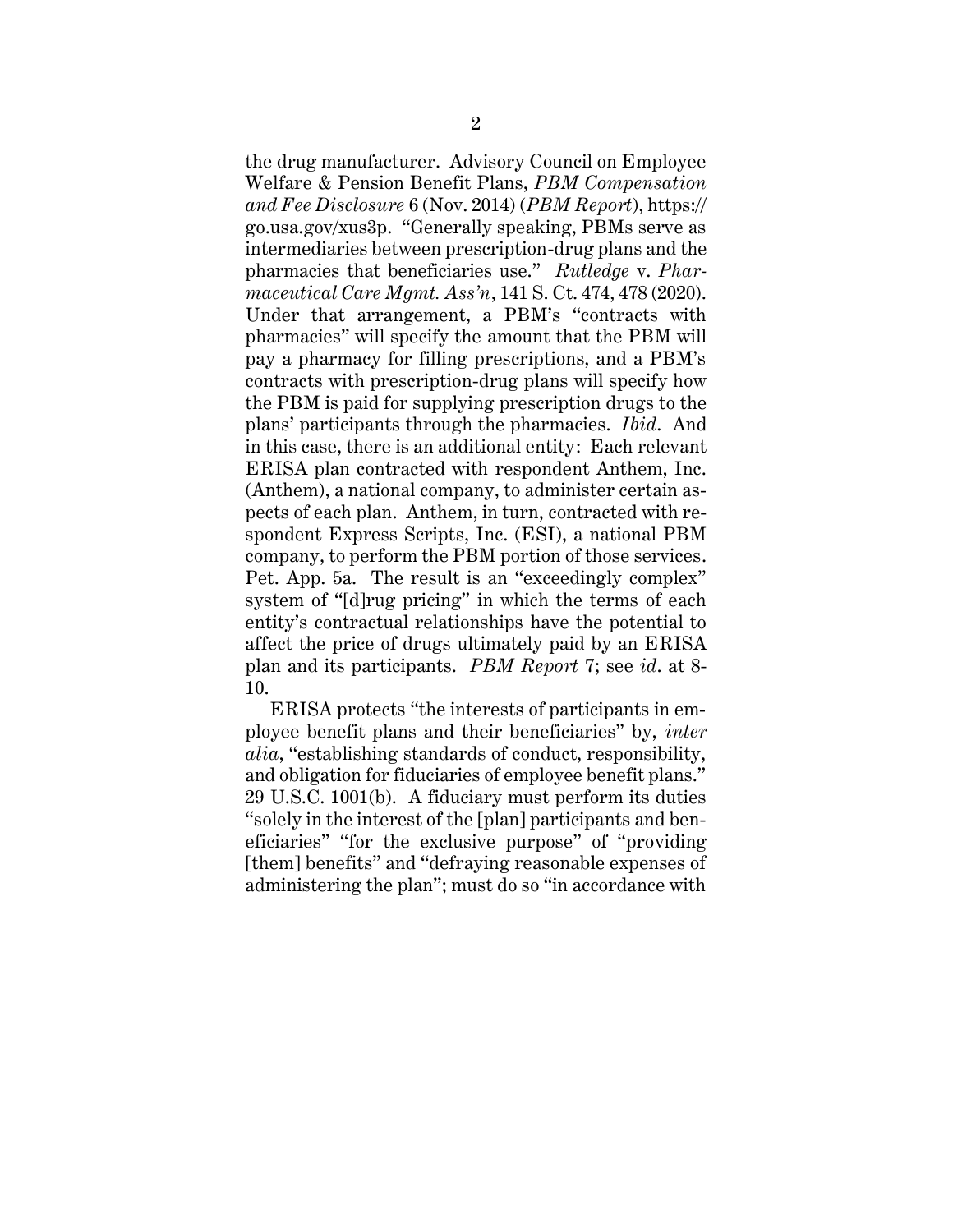the documents and instruments governing the plan"; and must exercise the "care, skill, prudence, and diligence" that a "prudent man" would use in similar circumstances. 29 U.S.C.  $1104(a)(1)(A)$ , (B), and (D).

ERISA provides that every employee benefit plan "shall be established and maintained pursuant to a written instrument" that provides for "one or more named fiduciaries" having "authority to control and manage the operation and administration of the plan." 29 U.S.C. 1102(a)(1); see 29 U.S.C. 1002(1) and (3). ERISA also defines the term "fiduciary" in "*functional* terms" to include "anyone else who exercises discretionary control or authority over the plan's management, administration, or assets." *Mertens* v. *Hewitt Assocs.*, 508 U.S. 248, 251, 262 (1993); see 29 U.S.C. 1002(21)(A) (definition).

2. a. The relevant petitioners in this Court are two ERISA plan sponsors, Stamford Health, Inc. (Stamford) and Brothers Trading Co. (Brothers), and two individuals, John Doe Two and Robert Shullich. Pet. App.  $25$ a-26a, 30a-33a. $^1$  Stamford and Brothers were sponsors of, and fiduciaries for, their self-funded ERISA plans that provided healthcare benefits to their employees. Pet. App. 31a-33a; C.A. App. 69-71. Unlike the sponsor of a fully insured plan that obtains an insurance contract to satisfy its obligations to plan participants, the sponsor of a "self-funded" plan is responsible for paying the cost, and it therefore bears the financial risk, of providing plan benefits. *Gobeille* v. *Liberty Mut. Ins.* 

<sup>&</sup>lt;sup>1</sup> Petitioners Doe One and Corrigan did not obtain healthcare benefits from plans covered by ERISA. C.A. App. 53, 68. Petitioners Burnett and Farrell participated in ERISA plans that did not obtain prescription-drug benefits through Anthem. Pet. App. 37a-39a.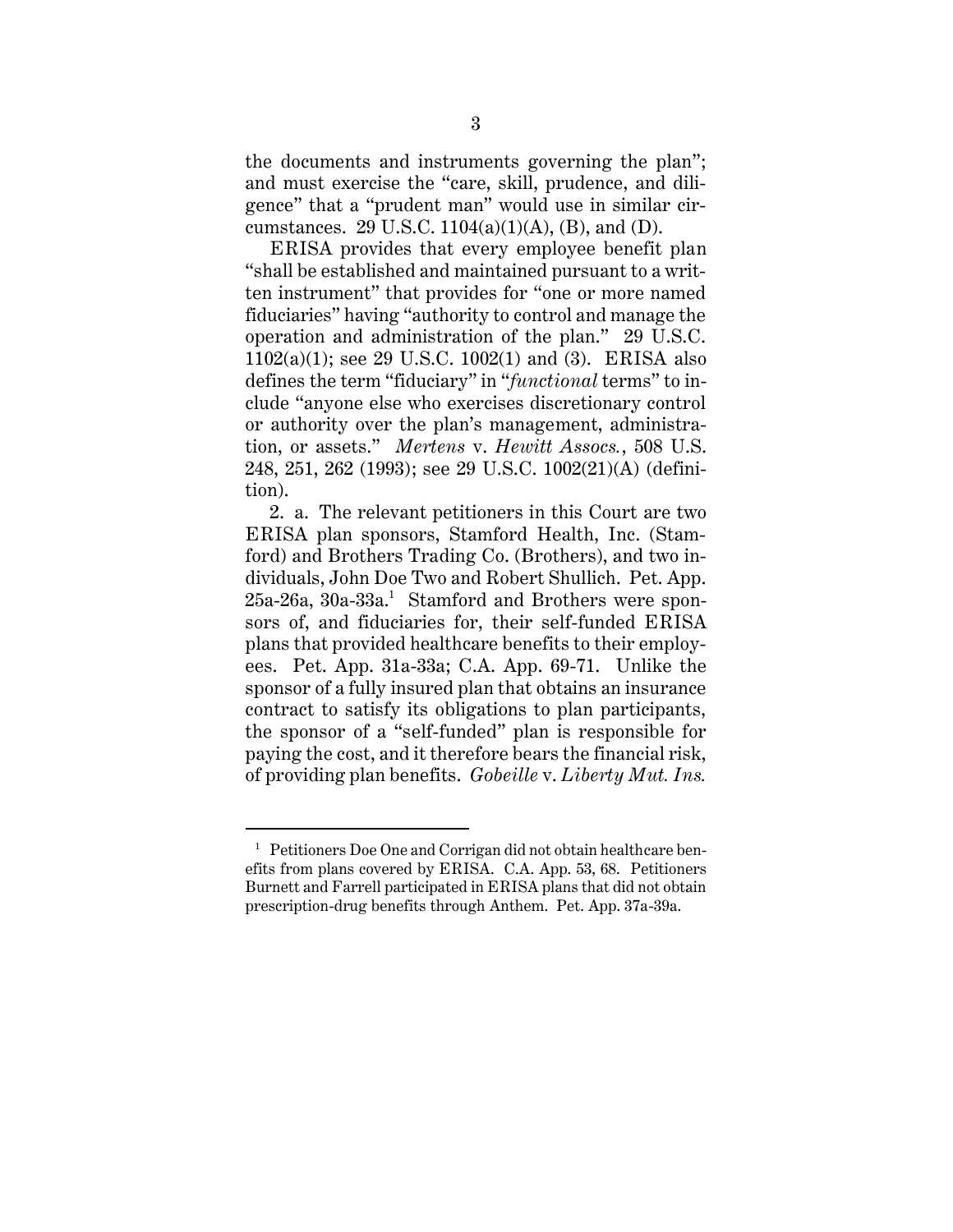*Co.*, 577 U.S. 312, 317 (2016); see *FMC Corp.* v. *Holliday*, 498 U.S. 52, 54, 61 (1990).

Doe Two and Shullich received healthcare benefits as participants in ERISA plans sponsored by their employers, MUFG Union Bank (MUFG) and AmTrust Financial Services (AmTrust). Pet. App. 25a-27a, 30a-31a. Under those plans, Doe Two and Shullich each made coinsurance payments equal to a predetermined percentage of certain prescription drugs' cost to his plan. Id. at 23a-24a.

b. Anthem offers insured healthcare plans to employers and individuals under which Anthem pays the cost of providing benefits in exchange for health-insurance premiums. See C.A. App. 42. Anthem also provides certain administrative services to self-insured healthcare plans pursuant to Administrative Services Only (ASO) agreements, under which Anthem collects fees for its services but is not responsible for paying the plan's healthcare-benefit costs. See *id*. at 42, 59-60. Anthem's fully-insured plans and ASO plans constitute, respectively, about 40% and 60% of Anthem's business. *Id*. at 44. Stamford, Brothers, MUFG and AmTrust each entered into an ASO agreement with Anthem to provide certain services, including PBM services, to their plans. *Id*. at 55, 65, 69-71.

Contracts between sponsors of self-insured plans and companies that provide PBM services typically include provisions governing the price that a plan will pay for prescription drugs. For example, a drug's "Average Wholesale Price" (AWP), as reported by a third-party national database company, "frequently provides the basis for pricing \* \* \* between PBMs and plan sponsors" and thus for their "negotiated contract price" for prescription drugs. *PBM Report* 7. The AWP is usually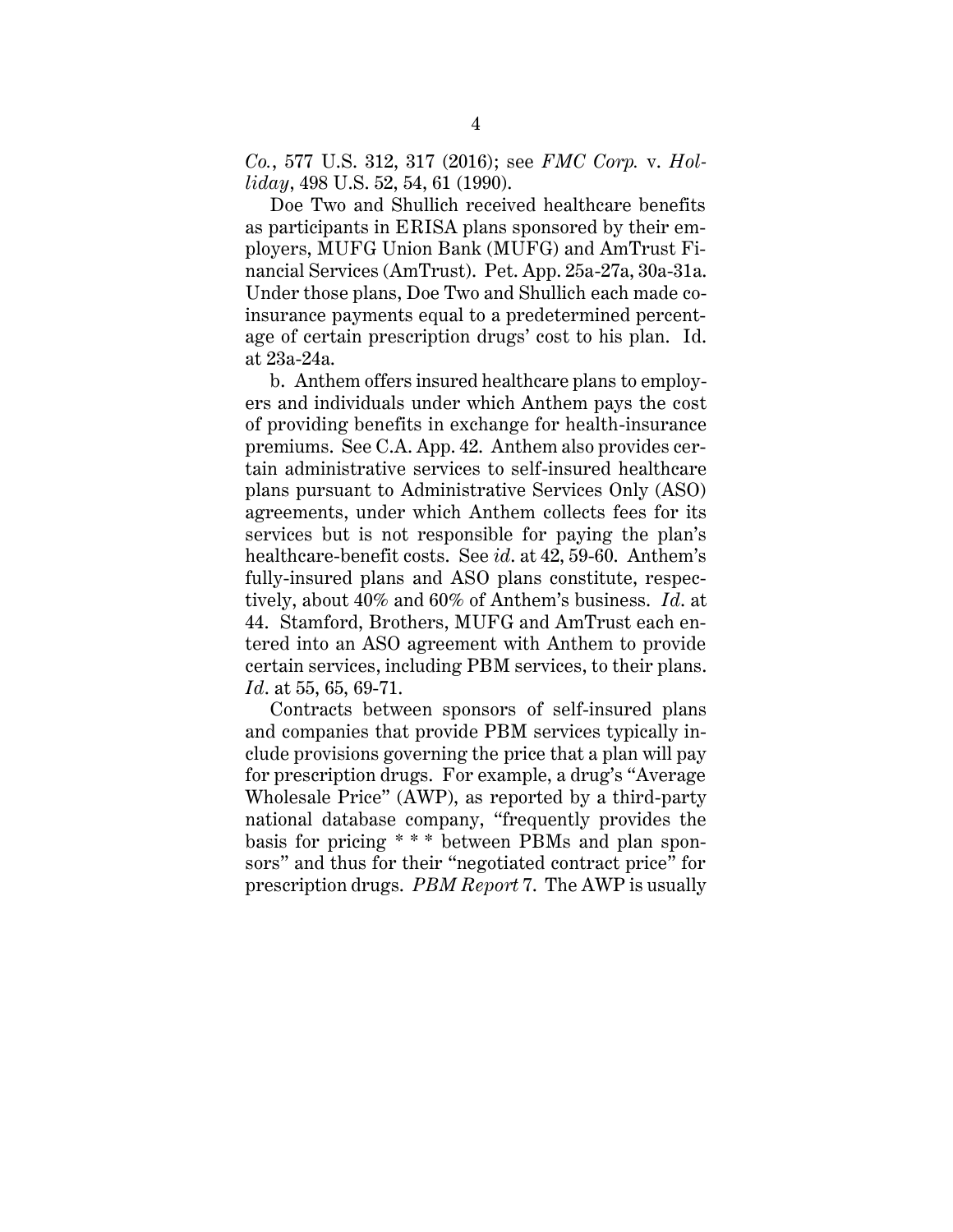calculated to be 20% above "[t]he price at which drug manufacturers sell branded drugs to wholesalers," which is known as the drug's "Wholesale Acquisition Cost" (WAC). *Ibid*. A company providing PBM services may also set a "Maximum Allowable Cost" (MAC) for generic drugs—sometimes called a Maximum Reimbursement Amount (MRA)—which typically is the amount that the company will pay pharmacies for such drugs. *Id*. at 7, 10 (emphasis omitted). As a result, "PBM contracts with plan sponsors" may "base generic [drug] pricing [paid by a plan] on MAC" or "on a discount off AWP." *Id.* at 7; see, *e.g.*, *Chicago Dist. Council of Carpenters Welfare Fund* v. *Caremark, Inc.*, 474 F.3d 463, 467-468, 472-473 (7th Cir. 2007) (discussing ERISA plan's contracts with PBM that based brandname drug prices for plan on AWP and generic prices on both AWP and MAC).

The "[t]raditional" contract model in this context is that a company providing PBM services "agrees to provide drugs to the plan at a specified aggregate rate which is usually stated as AWP minus a percentage," for instance, "AWP minus 16%." *PBM Report 7*, 10. Such an aggregate rate can serve to account for temporal and other drug-pricing variability that may make it difficult to negotiate fixed-dollar prices *ex ante*.

Petitioners' complaint (C.A. App. 41-178) does not contain allegations concerning any specific contract terms in Anthem's ASO agreements with Stamford, Brothers, MUFG, and AmTrust, and most of those contract terms are not in the record.<sup>2</sup> Anthem added to the

<sup>2</sup> The complaint quotes Stamford's "plan documents" (not specifically Stamford's ASO agreement with Anthem) as stating that "The Maximum Allowed Amount for Prescription Drugs is the amount determined by Anthem BCBS using prescription drug cost informa-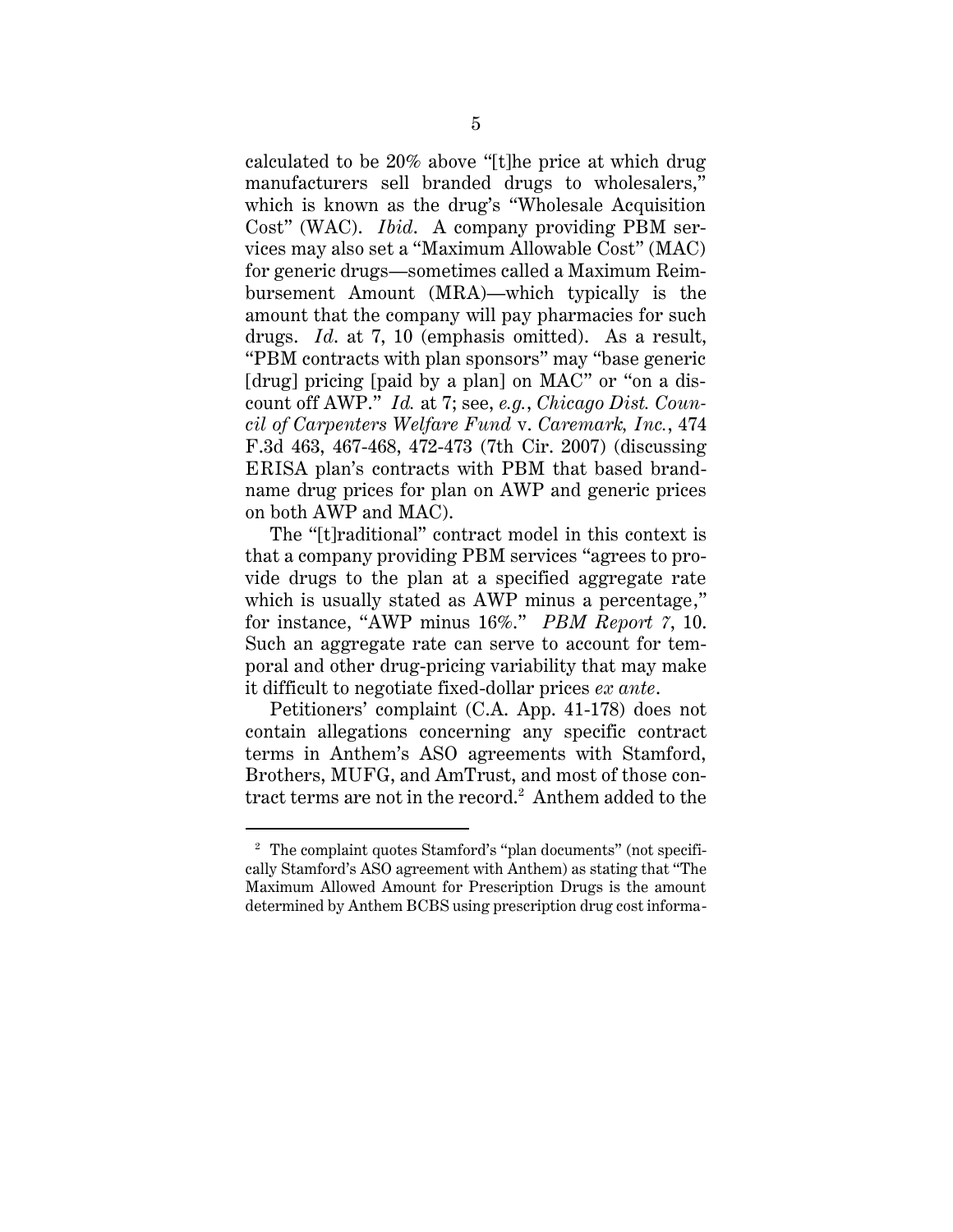record limited excerpts from its ASO agreements with Stamford, *id*. at 199-204; Brothers (doing business as Victory Wholesale, *id*. at 213), *id*. at 206-213; MUFG, *id*. at 182-184; and AmTrust, *id*. at 195-197, that contain no or minimal information about prescription-drug pricing.<sup>3</sup> But the excerpts do state that each employer designated Anthem to serve as a fiduciary solely to determine or process benefits claims and/or appeals of adverse determinations under the employer's plan. *Id*. at 183, 196, 202, 208-209. Three of the contracts further provide that Anthem shall have no "fiduciary responsibility in connection with any other element of the administration of the Plan." *Id*. at 196, 202, 209; see *id*. at 184, 197, 203, 210-211 (similar).

c. ESI is the largest PBM in the United States. Pet. App. 15a. In December 2009, ESI and Anthem's predecessor corporation entered into a PBM Agreement providing that, for ten years, ESI would perform PBM services for Anthem by processing claims by participants who fill their prescriptions at retail pharmacies, directly filling prescriptions through ESI's mail-order pharmacies, and providing related administrative services. *Ibid*.

The 2009 PBM Agreement, C.A. App. 354-690 (as redacted), and the 2012 amendments thereto, *id*. at 324-

tion provided by the [PBM]," C.A. App. 70, but identifies no other language from petitioners' plan documents.

<sup>&</sup>lt;sup>3</sup> The excerpts suggest that Stamford would pay "[t]he amount charged to [it]" for covered services provided by "Vendor[s]," which would equal "the amount Anthem actually pa[id]" each vendor less any "discounts" detailed in provisions not in the record. C.A. App. 200, 204. The excerpts also suggest that Brothers would pay "the amount Anthem invoice[d] it for Prescription Drugs," *id*. at 207, 212, but do not identify how that provision was implemented. Nothing in the record addresses pricing under MUFG's or AmTrust's ASO agreements.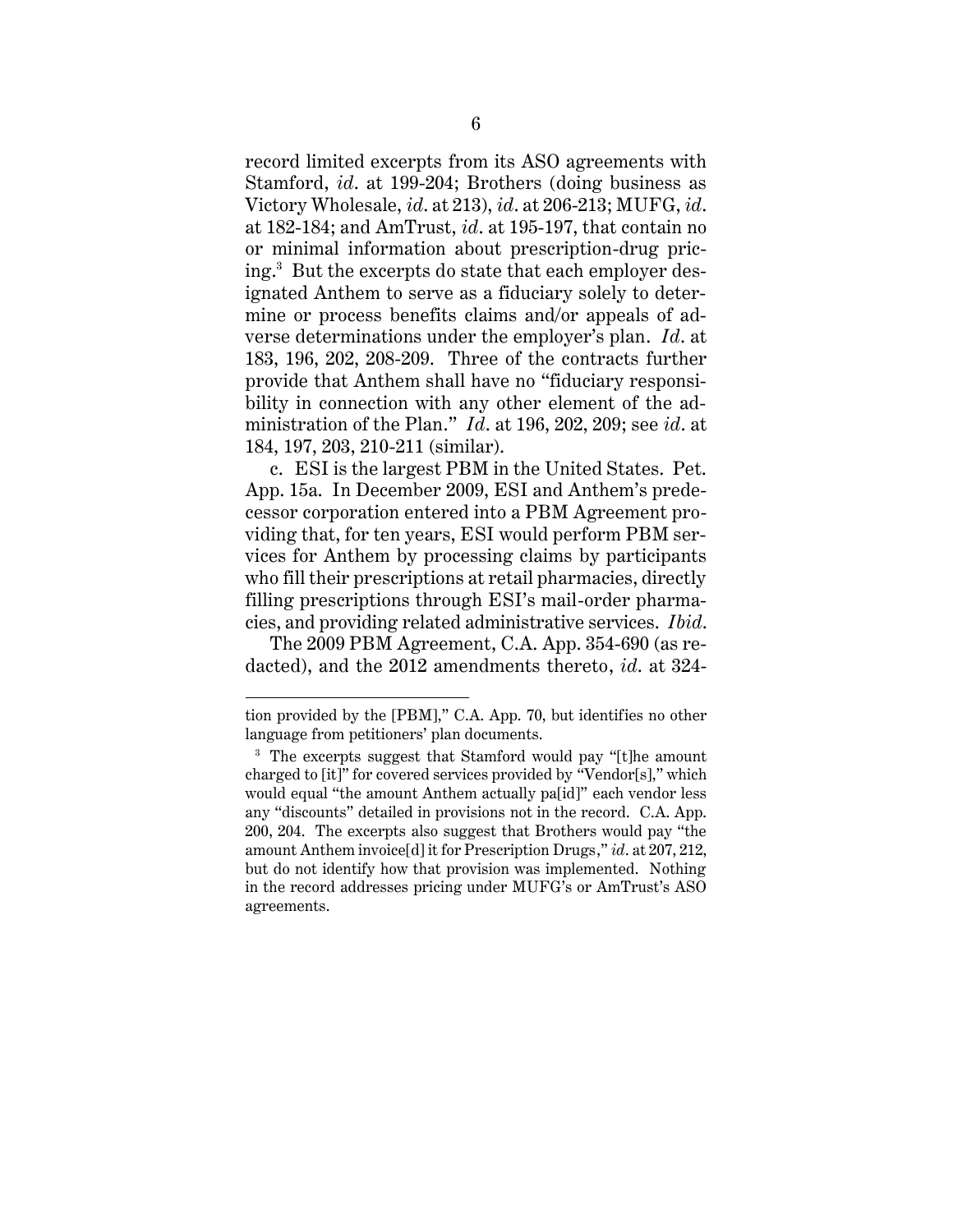352 (redacted excerpts), include provisions governing ESI's charges to Anthem for prescription drugs. The redacted version of Section 5.4 of the agreement indicates that that pricing is "set forth in Exhibit A" to the agreement and that, if "the methodology used for calculating AWP" changes, the parties will modify "the terms of any financial relationship between [them] that relate to AWP." *Id*. at 422. The unredacted version of Section 5.4 and Exhibit A are filed under seal. See 6/7/2018 C.A. order. Another provision, Section 5.6 (C.A. App. 424), contemplates that Anthem will periodically "conduct a market analysis" during the ten-year agreement to "ensure that [it] is receiving competitive benchmark pricing." Pet. App. 18a-19a (citation omitted). If Anthem determines that the pricing is "not competitive," Section 5.6 provides that Anthem may propose new "pricing terms" over which ESI "agrees to negotiate in good faith," but that "any new pricing terms must be agreed to by [ESI] in writing" to become effective. *Id*. at 19a (citation omitted).

Anthem and ESI executed their 2009 PBM Agreement in conjunction with an agreement (C.A. App. 215- 320) in which ESI purchased Anthem's in-house PBM companies (collectively, NextRx), *id*. at 240, 248. As a condition of that sale, ESI and Anthem agreed to execute the "PBM Contract" at closing. *Id*. at 220, 241-243; see Pet. App. 6a, 15a-16a. ESI allegedly "offered to pay \$500 million" for the companies and then provide prescription medications at "lower prices" to Anthem during the ten-year PBM Agreement or, alternatively, "to pay \$4.675 billion" upfront for the companies but "charge higher prices for prescription medications during the PBM agreement." *Id*. at 6a, 16a. Anthem chose the latter option. *Ibid*.; see C.A. App. 240.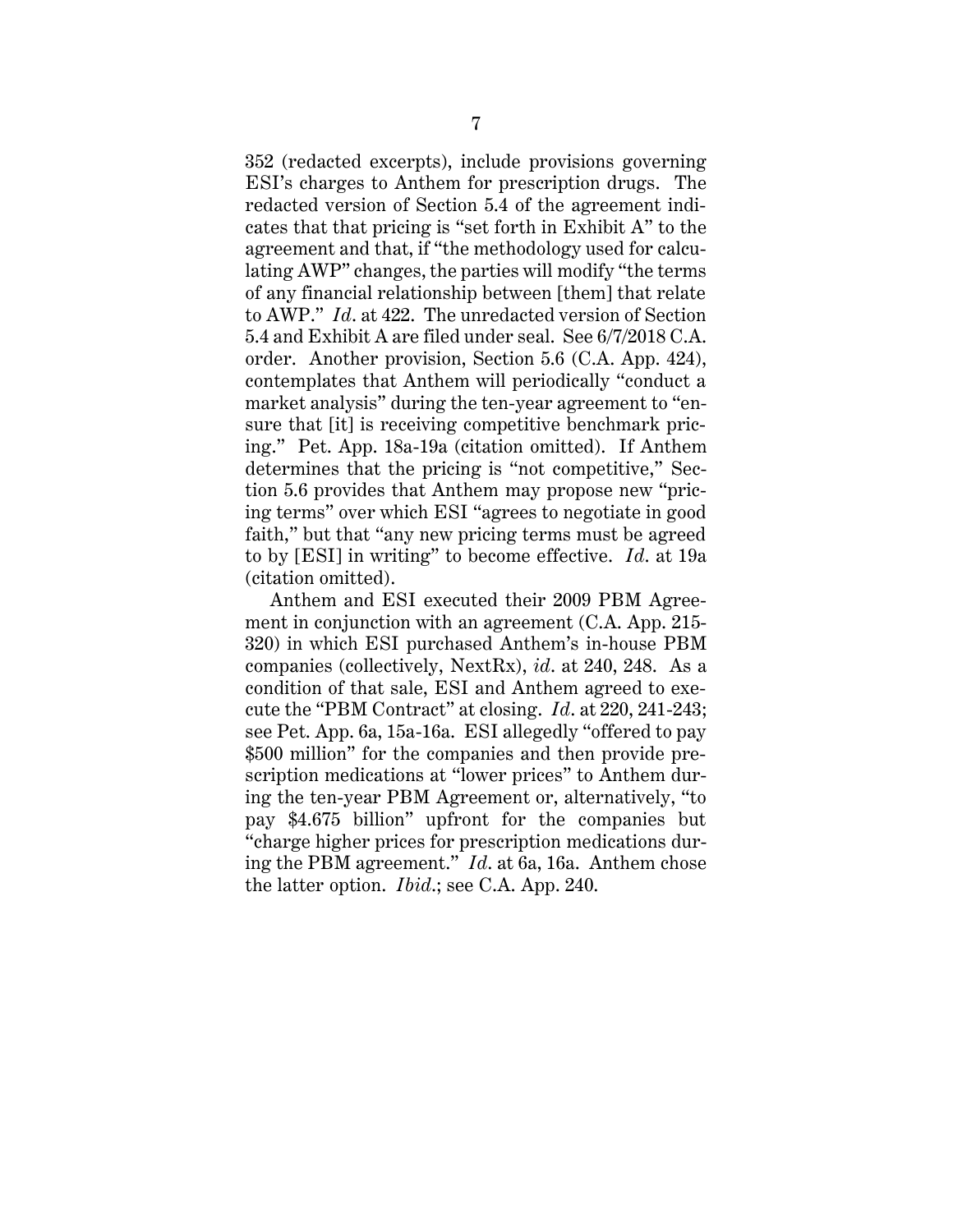3. a. Petitioners allege in their complaint (C.A. App. 41-178) that, under their plans' ASO agreements with Anthem, Anthem had both discretion to choose a PBM to provide prescription-drug-management services, *id*. at 44, and discretionary authority and control over their plans by "negotiating the terms of [a] PBM agreement [with ESI], purportedly for the benefit of the [p] ans," that "directly impacted the prices for prescription medications paid by the [p]lans and by plan participants," *id*. at 105. Petitioners further allege that the resulting PBM Agreement—through Section 5.6's "competitive benchmark pricing" provision—produced "inflated and excessive prices" as compared to "solely referring to prices that result from utilizing standard industry pricing metrics such as AWP," "MAC," and "WAC." *Id*. at 47-48. Petitioners also allege that the PBM Agreement enabled ESI to "exclusively set<sup>[]</sup> the prices for [the] prescription medications (subject to the terms and limitations of [that] Agreement)" and thereby "control[] what Anthem \*\*\* charge[s]" self-funded plans and participants for drugs. *Id*. at 75-76; see *id*. at 104. Petitioners argue that the resulting higher drug prices that ESI charged Anthem under the PBM Agreement were passed on to the self-funded ERISA plans that entered ASO agreements with Anthem and to plan participants in their co-insurance payments. Pet. 10-11 (citing C.A. App. 47-48, 75-78, 104); see Pet. 3-4.<sup>4</sup>

<sup>4</sup> Petitioners' allegations regarding the PBM Agreement are largely derived from allegations in Anthem's suit against ESI for purportedly overcharging Anthem for drugs under that agreement. See, *e.g.*, C.A. App. 41 n.1, 47, 79-102. The district court in that case recently entered partial summary judgment for ESI on Anthem's drug-pricing claims. *Anthem, Inc.* v. *Express Scripts, Inc.*, No. 1:16 cv-2048, 2022 WL 1558879, at \*2, \*5-\*11 (S.D.N.Y. Mar. 31, 2022).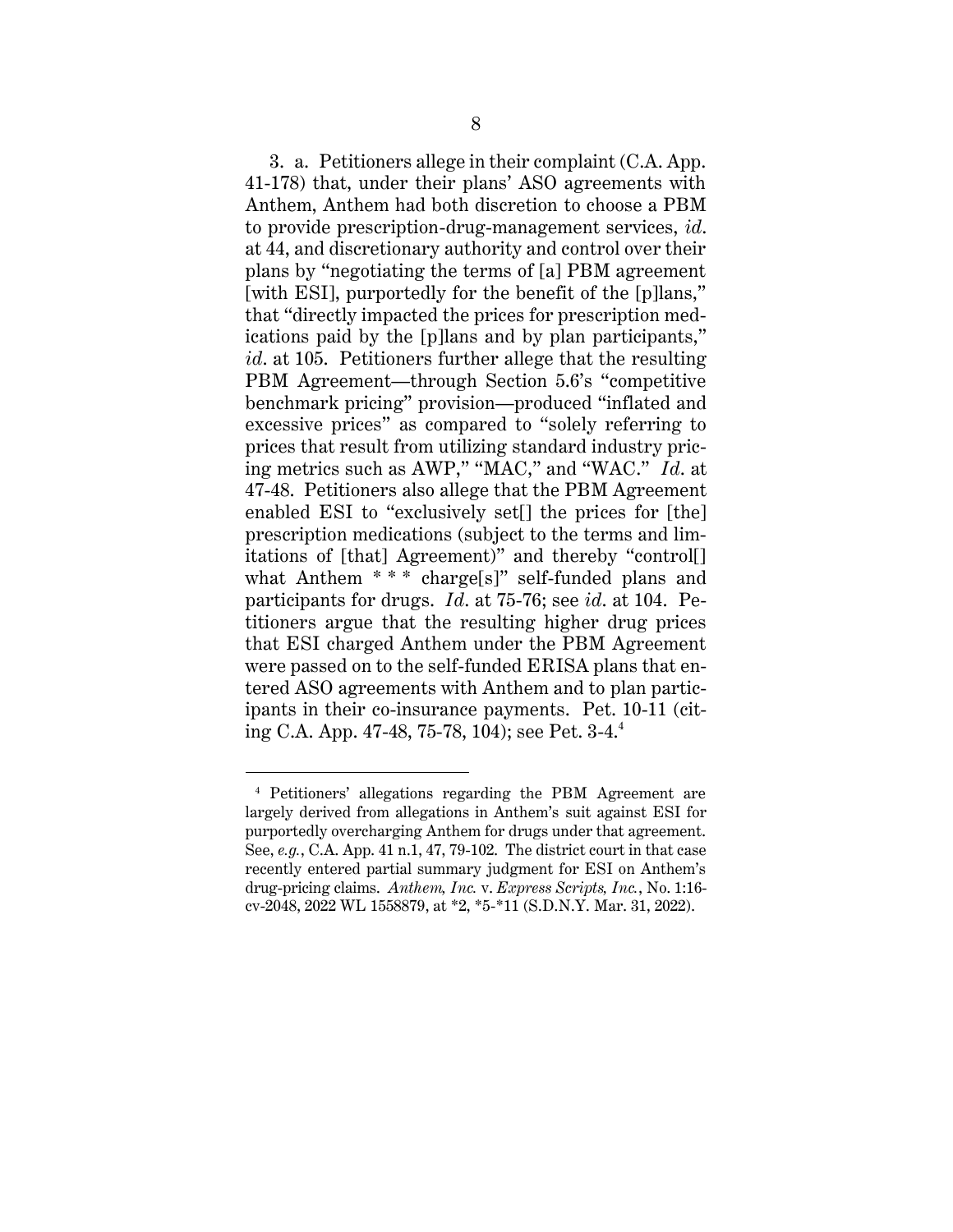b. The district court dismissed petitioners' complaint. Pet. App. 13a-80a. As relevant here, the court concluded that petitioners' allegations were insufficient to establish that Anthem (*id*. at 58a-65a) or ESI (*id*. at 49a-58a) performed fiduciary functions with respect to ERISA plans when taking the alleged actions that petitioners challenged.

The district court determined that "Anthem's decisions to sell its PBM business and to contract the provision of PBM services out to ESI did not trigger fiduciary duties." Pet. App. 61a; see *id*. at 58a-65a. The court stated that although petitioners' allegations focused on Anthem's PBM Agreement with ESI, which allegedly produced higher drug prices, petitioners had failed to show that Section 5.6 of that agreement gave petitioners any "right under ERISA to receive 'competitive benchmark pricing'" or that Anthem otherwise violated any provision "requir[ing] [Anthem] to provide [petitioners] with certain pricing levels for prescription drugs." *Id*. at 61a, 64a.

The district court further determined that petitioners' allegations failed to show that ESI performed relevant fiduciary functions with respect to petitioners' plans. Pet. App. 49a-58a. The court rejected petitioners' contention that Section 5.6 of ESI's PBM Agreement with Anthem gave ESI discretion as a plan fiduciary over drug prices paid by plans and participants. *Id*. at 50a-54a. The court determined that ESI's drug prices under that agreement were "constrained by the more specific requirements of Section 5.4 and Exhibit A," *id*. at 54a, and that ESI's adhering to such "terms of a contract" is not an "exercise [of] discretionary authority," *id*. at 53a. Section 5.4, the court explained, "lays out additional pricing requirements and limita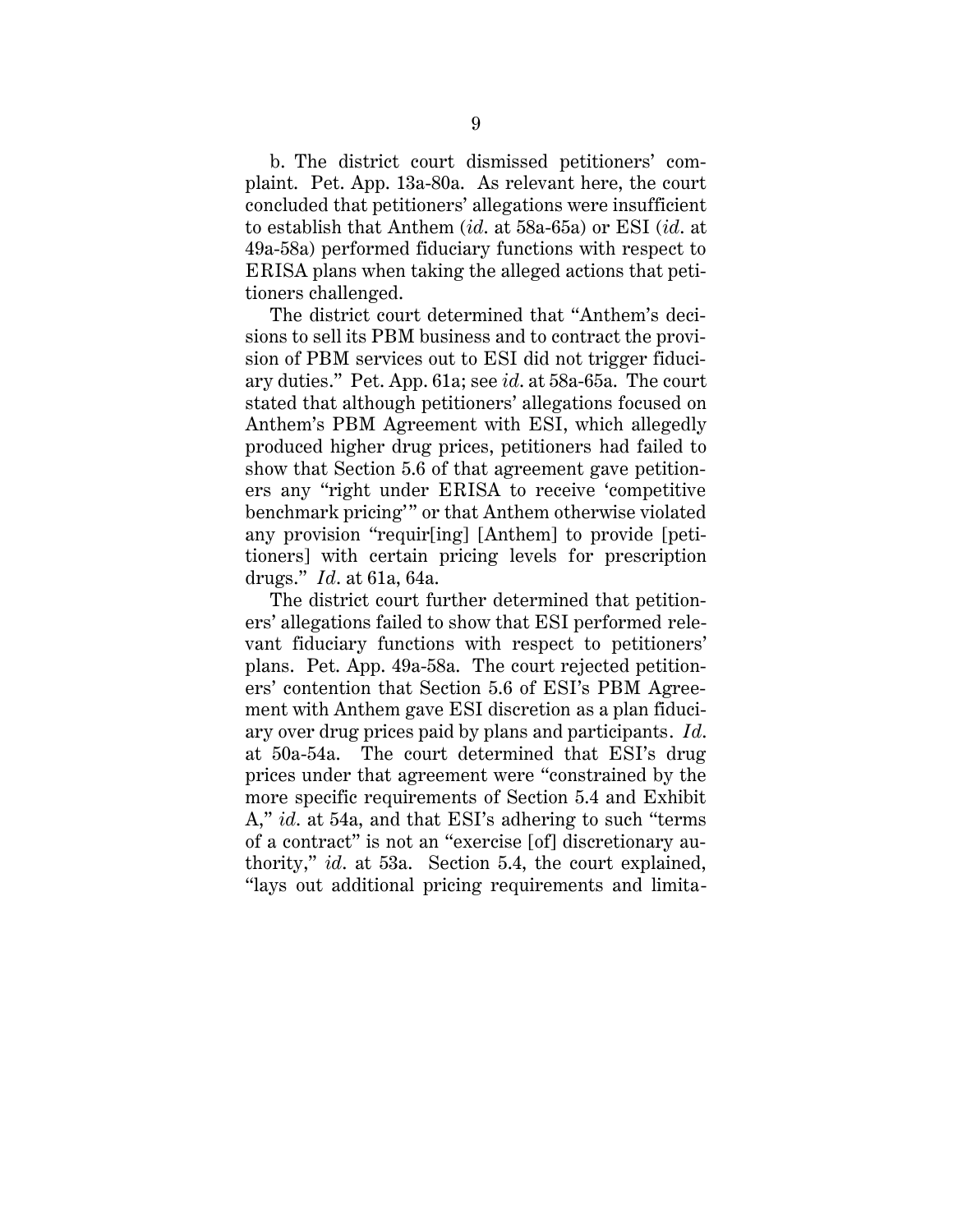tions" and "contradicts [petitioners'] allegations that ESI had the discretion to set drug prices paid by [petitioners]." *Id*. at 51a & n.34; see C.A. Sealed App. 29-30 (sealed portion of order discussing the PBM Agreement).

4. The court of appeals affirmed in a nonprecedential summary order. Pet. App. 1a-12a.

The court of appeals rejected petitioners' argument that Anthem exercised discretion to "manage [petitioners'] prescription benefit," and thus acted as a fiduciary, when Anthem "negotiated the agreement to sell the NextRx Companies to [ESI] for a higher price knowing it would result in [ESI] charging a higher price for prescription drugs." Pet. App. 8a; see *id*. at 8a-10a. The court noted that under ERISA's "functional approach" to fiduciary status, a person is a fiduciary only when performing a fiduciary function, *id*. at 8a-9a, and that an entity is not a fiduciary when it makes a decision that "is, at its core, a corporate business decision, and not one of a plan administrator," *id*. at 10a (citation omitted). Here, the court concluded, "Anthem did not act as an ERISA fiduciary when it entered into the NextRx and PBM Agreements, even though its decisions may ultimately affect how much plan participants pay for drug prices." *Ibid*. The court supported that conclusion by citing and including a parenthetical quoting from a Sixth Circuit decision in a similar case, which stated that a company like Anthem did not act as a fiduciary in certain "'business dealings'" with providers that were "'generally applicable to a broad range of health-care consumers'" rather than "'directly associated with the benefits plan at issue.'" *Ibid*. (quoting *DeLuca* v. *Blue Cross Blue Shield*, 628 F.3d 743, 747 (2010)).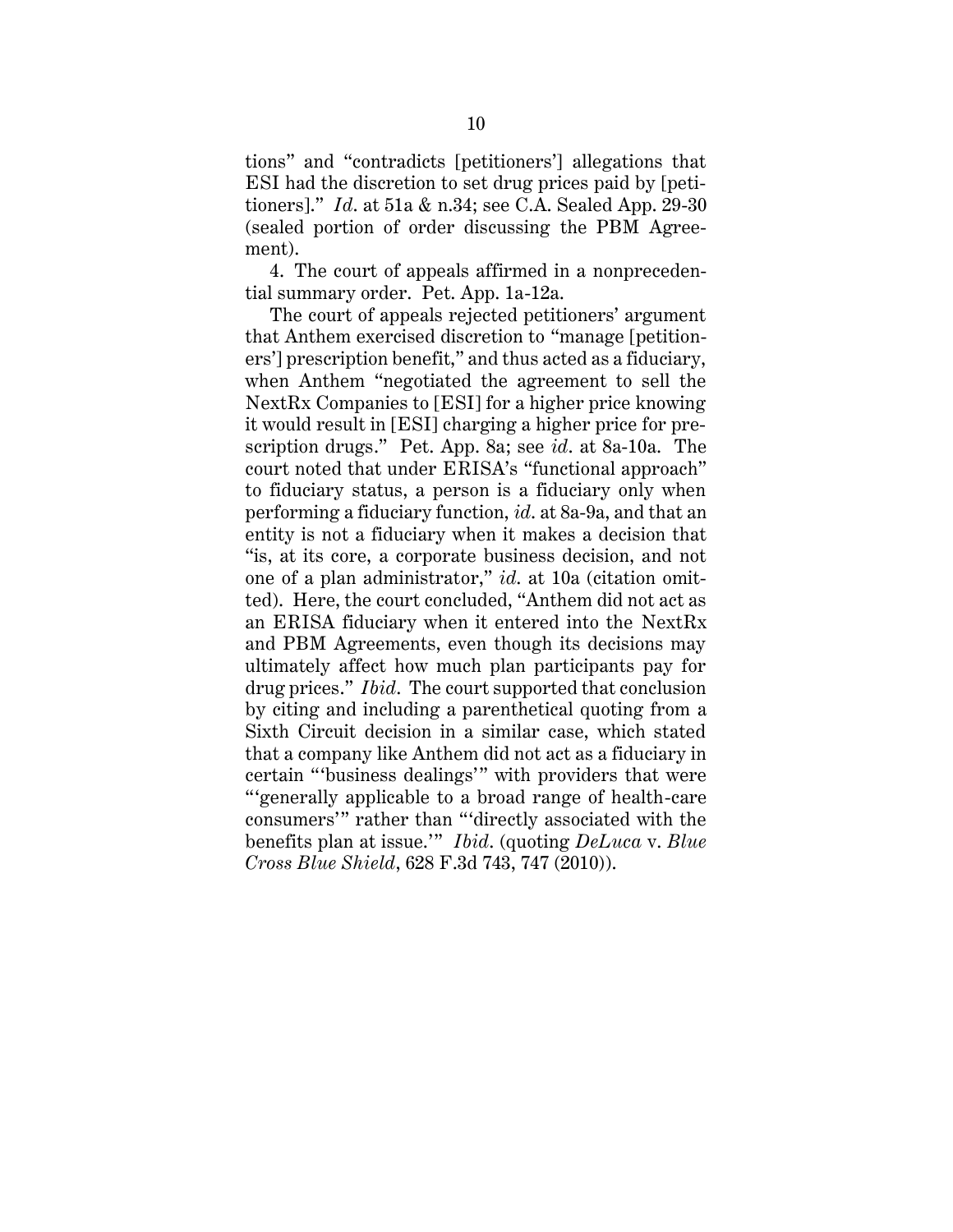The court of appeals likewise rejected petitioners' arguments regarding ESI. Pet. App. 10a-12a. First, the court "agree[d]" with the district court that "when a PBM sets prices for prescription drugs pursuant to the terms of a contract, it is not exercising discretionary authority and therefore not acting as an ERISA fiduciary." *Id*. at 11a. The court further stated that "[e]ven fully crediting [petitioners'] allegations that the PBM Agreement provided [ESI] with extraordinarily broad discretion in setting prescription drug prices, at bottom the ability to set such prices is a contractual term, not an ability to exercise authority over plan assets." *Id*. at 11a-12a.

### **DISCUSSION**

<span id="page-14-0"></span>Petitioners contend (Pet. 18-37) that the court of appeals erroneously applied a categorical "business decision" exception to ERISA's definition of "fiduciary" in concluding that Anthem was not acting as a fiduciary. Petitioners further contend (Pet. 37-40) that the court erroneously determined that ESI was not a fiduciary on the ground that its ability to determine prices under a contract does not constitute the exercise of authority over plan assets. The court of appeals' reasoning is not entirely clear, and under one reading it may be erroneous at least with respect to Anthem. But it also appears that petitioners may misunderstand the court's rationale.

In any event, review by the Court is not warranted. The decision of the court of appeals does not conflict with any decision of this Court or any other court of appeals. And because the decision below is nonprecedential, the Second Circuit will be free to evaluate the issues here afresh in a future case. Moreover, this case would be a poor vehicle for the Court's review.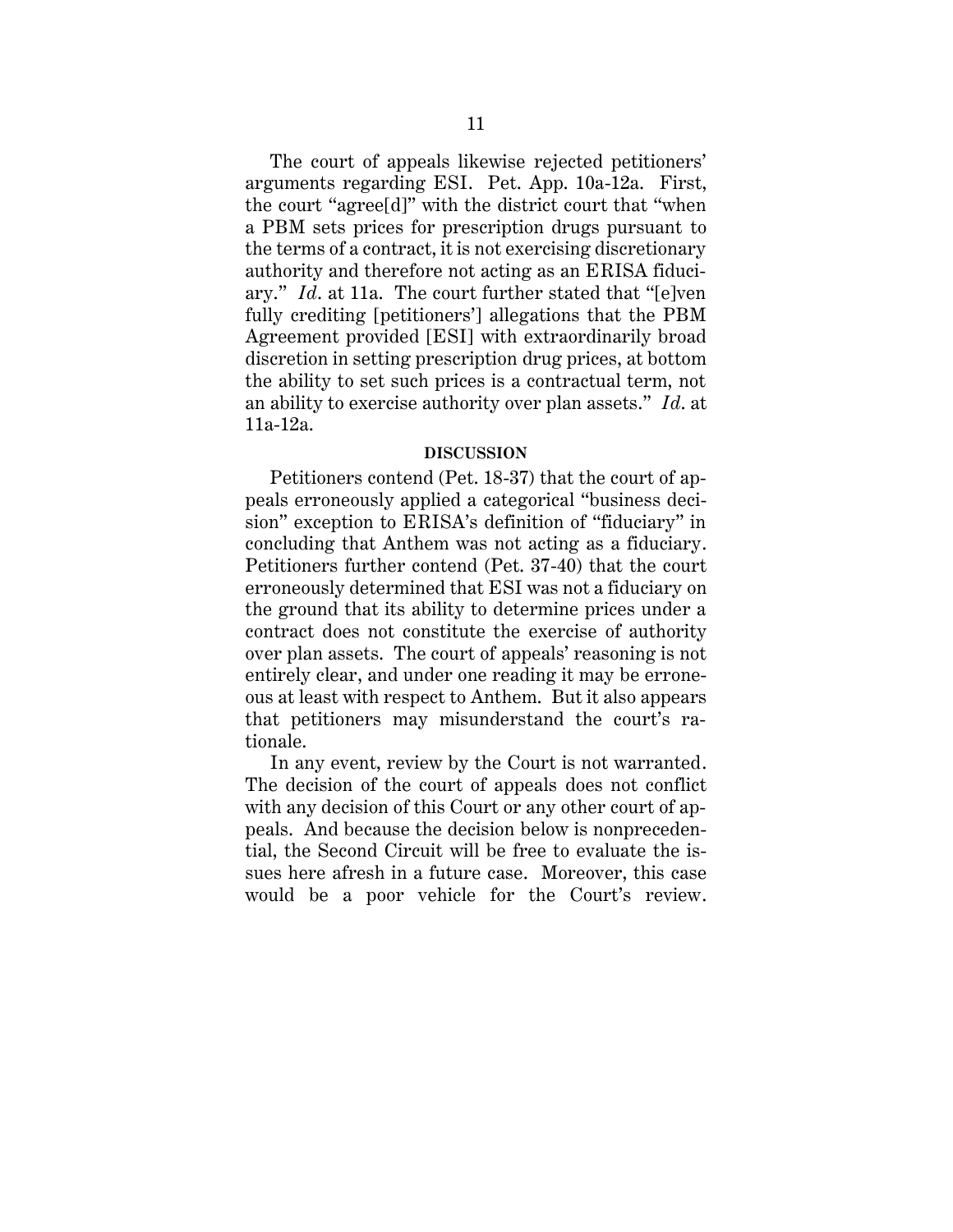Meaningful analysis of Anthem's relationship with and obligations to the relevant ERISA plans with respect to drug pricing would require careful consideration of Anthem's ASO agreements with those plans, but the record here does not contain key contract provisions. And even before reaching the merits, the Court would need to address a threshold question of appellate jurisdiction that the court of appeals did not address and that has itself engendered a division of authority, which could prevent the Court from addressing the merits. No further review is warranted.

1. The court of appeals concluded that "Anthem did not act as an ERISA fiduciary when it entered into the NextRx and PBM Agreements, even though [Anthem's] decisions may ultimately affect how much plan participants pay for drug prices." Pet. App. 10a. The basis for that conclusion is not entirely clear. The court's parenthetical description of *DeLuca* v. *Blue Cross Blue Shield*, 628 F.3d 743 (6th Cir. 2010), however, suggests that the court may have concluded that Anthem did not act as a fiduciary in those transactions because they were "'business dealings'" "'generally applicable to a broad range of health-care consumers'" rather than "'directly associated with the benefits plan at issue.'" Pet. App. 10a (quoting *DeLuca*, 628 F.3d at 747).

a. ERISA defines fiduciary status in "*functional* terms," such that a "fiduciary" includes those "who exercise[] discretionary control or authority over the plan's management, administration, or assets." *Mertens* v. *Hewitt Assocs.*, 508 U.S. 248, 251, 262 (1993). But a person is a fiduciary only "to the extent" that he has or exercises such authority. 29 U.S.C. 1002(21)(A). An ERISA fiduciary therefore may "wear different hats" and will be subject to fiduciary duties only when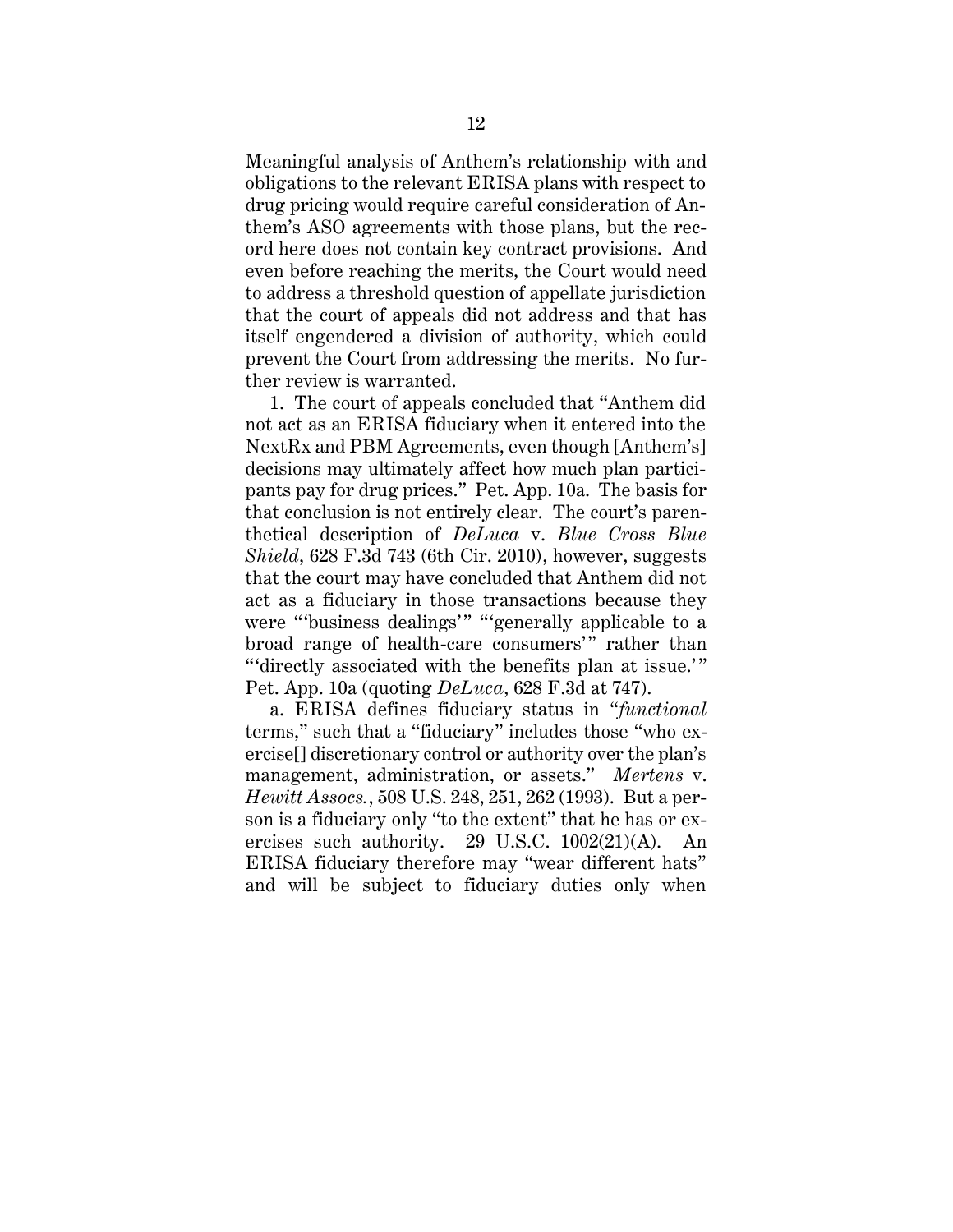wearing a fiduciary one. *Pegram* v. *Herdrich*, 530 U.S. 211, 225 (2000).

The question, then, is whether Anthem was acting as a fiduciary of petitioners' plans when it negotiated or implemented its ten-year 2009 PBM Agreement with ESI. The premise for fiduciary status would be that Anthem had discretionary authority or control to manage or administer the plans by negotiating on the plans' behalf with others (like ESI) to set the price that the plans would pay for prescription drugs. If such actions involved fiduciary functions on behalf of the plans, ERISA "require[d]" that Anthem act as a fiduciary when making those "fiduciary decisions." *Pegram*, 530 U.S. at 225. The fact that Anthem might combine any such fiduciary functions with other non-fiduciary aspects of its business—such as negotiating the sale of its in-house PBMs, or simultaneously negotiating the price that Anthem would itself pay for prescription drugs for Anthem's insured healthcare plans—would not excuse Anthem from any fiduciary responsibility to petitioners' plans when negotiating prices that those plans would pay. Otherwise, a fiduciary could entirely escape its obligations to ERISA plans simply by combining them with other business functions.

*Pegram* does not suggest otherwise. *Pegram* addressed a unique context involving the structure of a Health Maintenance Organization (HMO), where coverage "eligibility decisions" made by a physician were "inextricably mixed"—and thus could not "be untangled" —from "[t]reatment decisions" made by the same physician. 530 U.S. at 228-229. The Court held that those mixed decisions—which were inherent to the basic "structure" of HMOs—were not fiduciary primarily because treating them as such would result in "nothing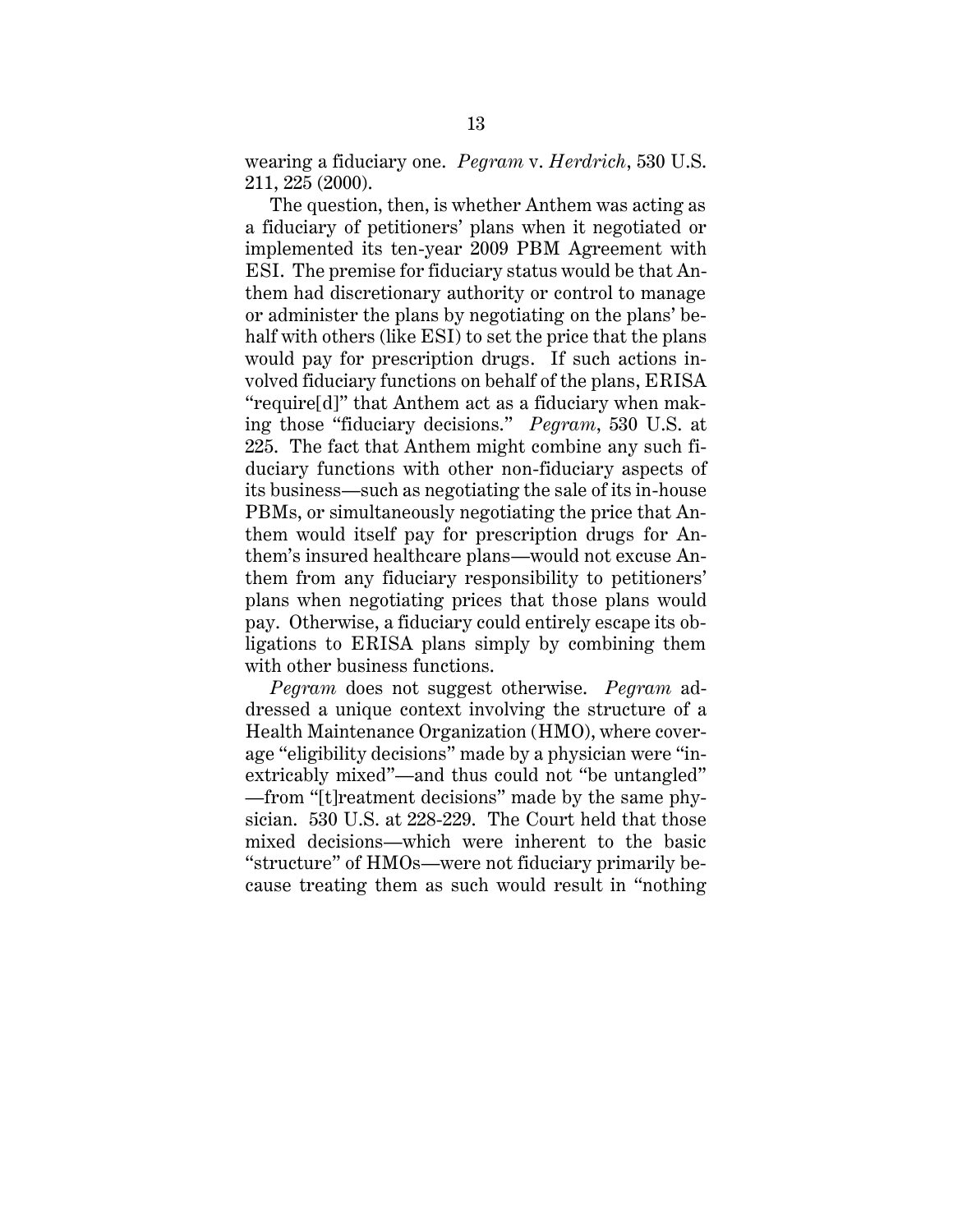less than the elimination of the for-profit HMO" and "might well portend the end of nonprofit HMOs as well," contravening both Congress's recognition that ERISA plans would utilize HMOs and Congress's longstanding "promo[tion of] the formation of HMO practices" through legislation. *Id*. at 233-234 & n.11. No similar considerations apply here.

As noted above, the court of appeals' brief order in this case quoted the Sixth Circuit's decision in *DeLuca* in a parenthetical. Pet. App. 10a. In *DeLuca*, the court determined that Blue Cross Blue Shield (BCBS) did not act as a fiduciary when it negotiated revisions of reimbursement rates with hospital providers for BCBS's three healthcare coverage options: a traditional openaccess plan, a preferred provider (PPO) plan, and an HMO plan. *DeLuca*, 628 F.3d at 745-748. BCBS (like Anthem) offered "insured health-care coverage" in which BCBS collected fixed premiums and then paid the "actual expenses" of providing healthcare. *Id*. at 745. And BCBS (like Anthem) also offered its services to administer the same coverage for "self-insured plans" that themselves paid the "actual medical expenses" of providing healthcare. *Ibid*. The rates paid by each category of plans (*e.g.*, PPO)—both those insured by BCBS and those for self-insured plans—were "standard within each category." *Ibid*. The court determined that BCBS's negotiation with hospital providers to reduce the rates for HMO plans to be the same as "those paid by the PPO plan[s]," which involved increases in PPO rates, *id*. at 745-746, were not fiduciary acts "principally because those business dealings were not directly associated with the [self-funded] benefits plan at issue [t]here but were *generally applicable* to a broad range of health-care consumers." *Id*. at 747 (emphasis added).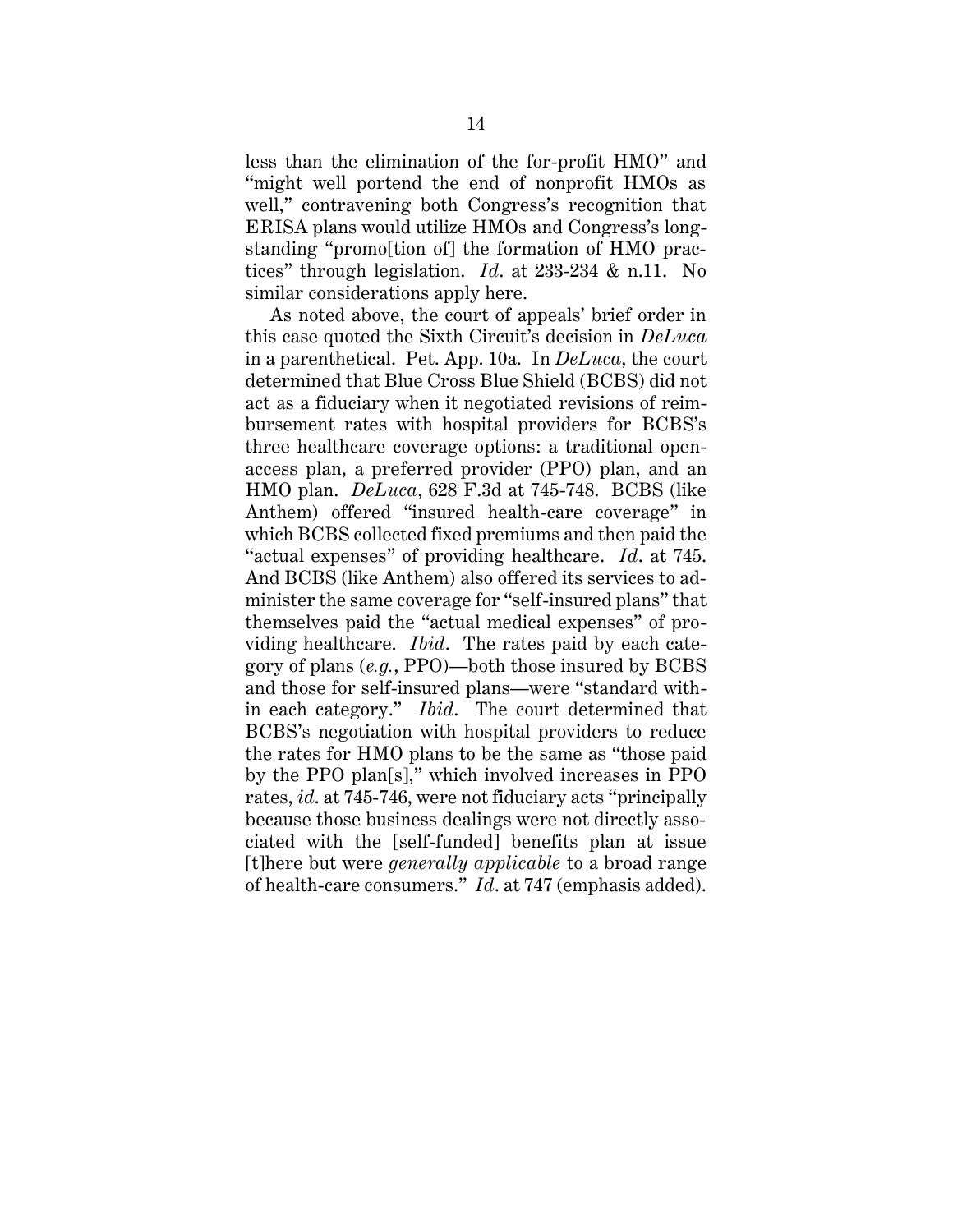*DeLuca* might be viewed as concluding that BCBS was not acting as a fiduciary because it was negotiating on behalf of its own insured plans as well as self-insured plans. If so, that could reflect an intuition that a healthcare company offering both insured plans and parallel services to self-insured plans would have appropriate incentives in rate negotiations with providers if (as in *DeLuca*) the rates that the company pays to providers for its insured plans are the same as those paid by the self-insured plans. It may well be difficult in such contexts for a plaintiff to show that the negotiations failed to satisfy the "prudent man" standard, 29 U.S.C.  $1104(a)(1)(B)$ , where the company was negotiating what it would itself pay. Yet whatever the force of that intuition, it would not support the view that such a company is not performing a fiduciary function when exercising authority to negotiate with third parties on behalf of ERISA plans.

But it is by no means clear that such a reading of *DeLuca* is correct, much less that the Sixth Circuit (or the court below) intended to adopt a categorical "exception" to ERISA's definition of fiduciary for "business decisions." As Judge Kethledge's dissent in *DeLuca* explained, the dispute in that case was whether, under the particular contract between BCBS and the plaintiff's plan, BCBS was acting as a fiduciary by negotiating rates on behalf of the plan, or whether BCBS, as a contractual counter-party, simply sold the plan a "*product* —off-the-shelf access to [BCBS's] provider network" at rates BCBS negotiated, effectively on its own behalf, to be applied to both its insured plans and self-insured plans with which it had contracts. 628 F.3d at 749-750. The majority appears to have concluded it was the latter —and that BCBS therefore was not acting in a fiduciary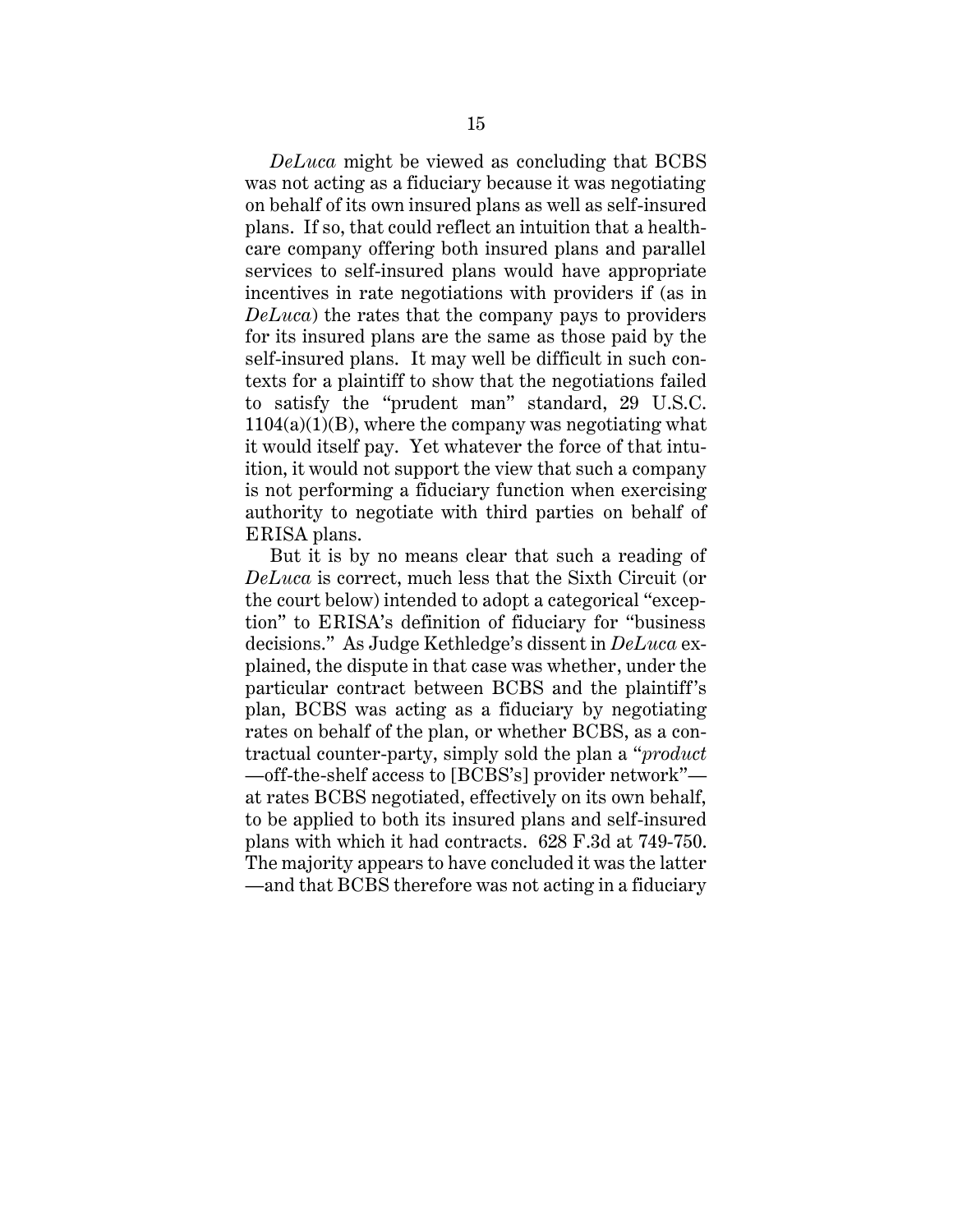capacity—principally because the rate revisions "were generally applicable to a broad range of health-care consumers." *Id*. at 747. Judge Kethledge agreed that the fact that BCBS negotiated rates for self-funded plans in gross, rather than individually, provided some support for that conclusion. *Id*. at 750. But he found that the ASO agreement was insufficiently clear to warrant ruling for BCBS as a matter of law. *Id*. at 749-751.

The Second Circuit's parenthetical quotation from *DeLuca* thus might reflect its view that Anthem was acting solely in a business capacity pursuant to contracts to furnish a product that involved access to PBM services for both Anthem's insured plans and selfinsured plans. If that was the court's conclusion, Anthem's dealings with respect to that product would not involve fiduciary responsibilities to the plans that purchase the product as a part of their ASO agreements with Anthem. And under that view, neither *DeLuca* nor the Second Circuit's decision in this case would recognize a categorical "business exception" to fiduciary status.

b. In any event, even if the court of appeals in this case erred, any such error would not warrant this Court's review.

As an initial matter, the court of appeals' summary order has no "precedential effect," 2d Cir. R. 32.1.1(a), and thus will not be "binding authority" in later cases. *Aguas Lenders Recovery Grp. LLC* v. *Suez, S.A.*, 585 F.3d 696, 702 n.4 (2d Cir. 2009). The fact that future panels of the Second Circuit will be free to evaluate afresh the questions presented here significantly undermines any need for this Court's review in this case.

Moreover, the court of appeals' decision does not implicate a division of authority. Petitioners incorrectly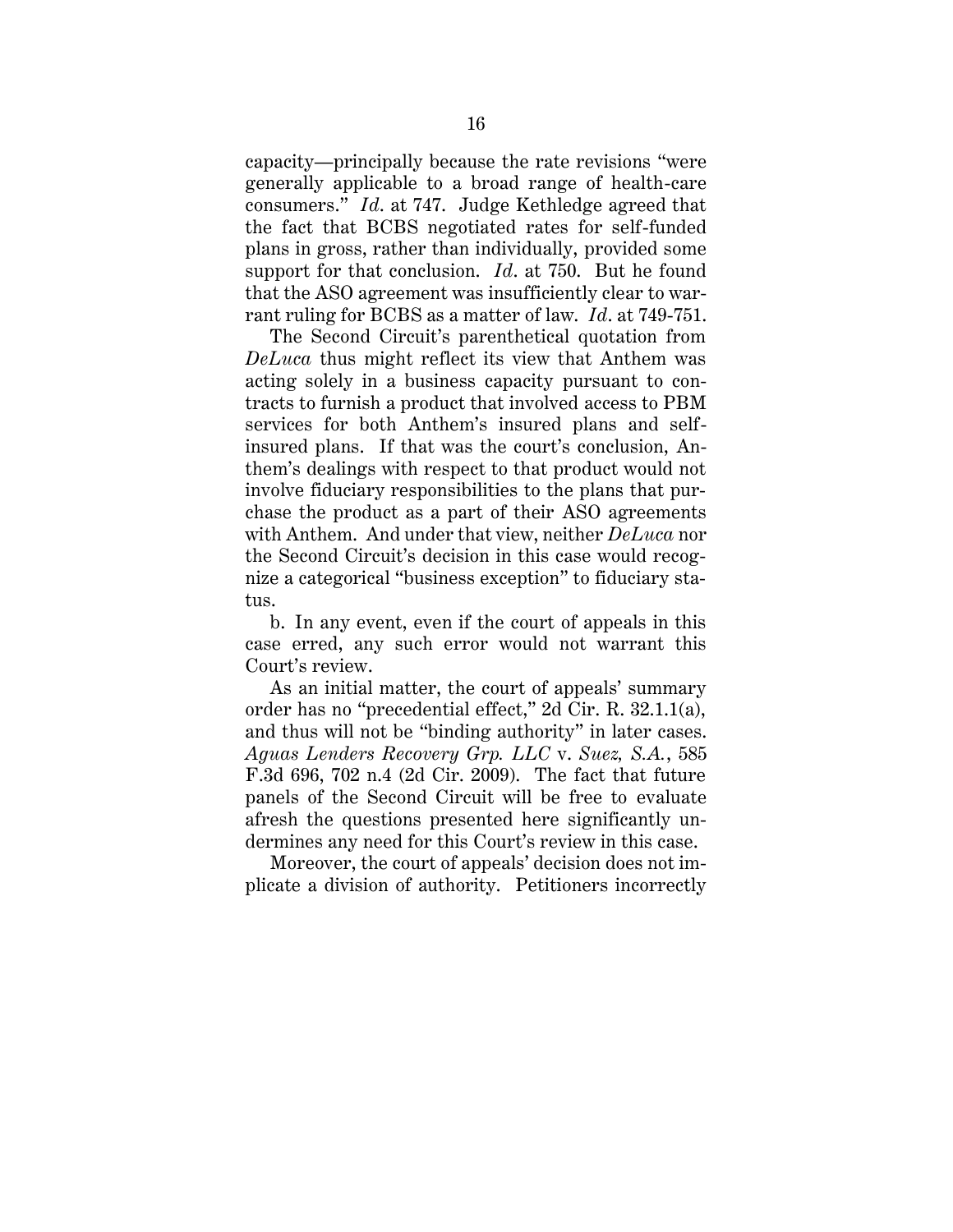contend (Pet. 19-22) that a circuit conflict exists over whether there is a "'business' exception" to ERISA fiduciary status. The court of appeals' citation to *DeLuca*, Pet. App. 10a, does not reflect such a broad ruling. *DeLuca* simply determined that BCBS's pricing negotiations with providers in that case were not fiduciary acts because they "were generally applicable to a broad range of health-care consumers" and thus "not directly associated with the [self-funded] benefits plan at issue." *DeLuca*, 628 F.3d at 747; see Pet. App. 10a (quoting this language). No conflict exists on that casespecific issue.

Most of the decisions that petitioners cite (Pet. 20- 22) are inapposite because they address contexts involving only one ERISA plan under circumstances entirely dissimilar to those here. 5 One decision does not address

<sup>5</sup> See *Peters* v. *Aetna Inc.*, 2 F.4th 199, 210, 231-232 (4th Cir. 2021) (holding that Aetna was a fiduciary where it exercised its discretion over plan administration to use a "dummy code" to surreptitiously bill the plan for Aetna's payments to its subcontractor in violation of Aetna's contract with the plan), cert. denied, 142 S. Ct. 1227 (2022); *Patelco Credit Union* v. *Sahni*, 262 F.3d 897, 909 (9th Cir. 2001) (holding that an insurance broker who exercised "significant, and in most respects exclusive, control over the Plan's assets" by exercising direct control over its bank account was a plan fiduciary); *Health Cost Controls of Ill., Inc.* v. *Washington*, 187 F.3d 703, 709 (7th Cir. 1999) (holding that the entity to which an ERISA plan had assigned a reimbursement claim against a participant and that exercised full discretion to pursue that claim was a fiduciary when doing so), cert. denied, 528 U.S. 1136 (2000); *Reich* v. *Lancaster*, 55 F.3d 1034, 1048-1049 (5th Cir. 1995) (holding that a plan's consultant was a fiduciary because he "effectively exercised authority and control over management and administration of the plan" by "usurp- [ing]" the "independent discretion" of plan trustees through "misleading information" that led to their approval of "[e]very recommendation" he made).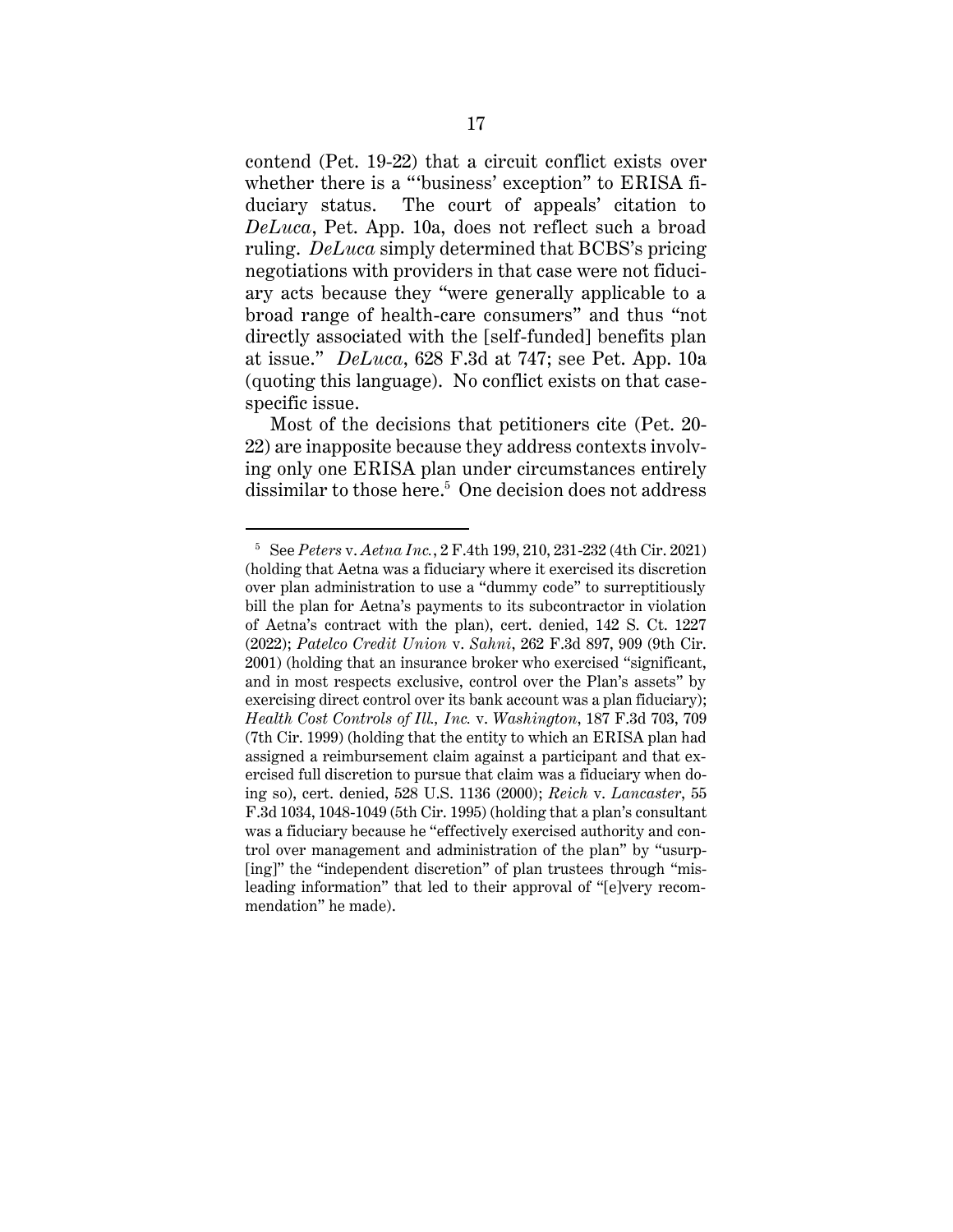the question of fiduciary status. See *Mitchell* v. *Blue Cross Blue Shield*, 953 F.3d 529, 537, 539-540 (8th Cir. 2020). And the only decision that petitioners cite concerning prescription-drug pricing held that a company that provided pharmacy benefits services to a selffunded plan pursuant to contract was *not* a fiduciary with respect to drug pricing. See *Chicago Dist. Council of Carpenters Welfare Fund* v. *Caremark, Inc.*, 474 F.3d 463, 472-475 (7th Cir. 2007) (*Caremark*).

Finally, shortcomings in the record would make this case a poor vehicle for the Court's review, as the Seventh Circuit's analysis in *Caremark* illustrates. The court in *Caremark* concluded that a company administering a self-insured ERISA plan's prescription-drug benefits (Caremark) was not a fiduciary with respect to its pricing of drug benefits for the plan, even though Caremark had the ability to negotiate with providers the prices that Caremark paid for the prescription drugs that it arranged to be provided to the plan's participants. 474 F.3d at 472-475. The court explained that the plan had "agreed to pay set prices for the drugs" that were "negotiated with Caremark at arm's length" as part of the plan's administrative services agreement, and that the negotiated prices based on AWP, MAC, or a pharmacy's usual-and-customary charges did not leave Caremark discretionary authority over drug pricing for the plan. *Id*. at 472-473. The court explained that "Caremark owed no fiduciary duty in this regard" —and had no obligation to "pass along all of the savings" that "Caremark could negotiate with retailers" under the pricing arrangement established by the plan's contract with Caremark because that "was the very deal for which [the plan] bargained at arms' length." *Id*. at 473-474.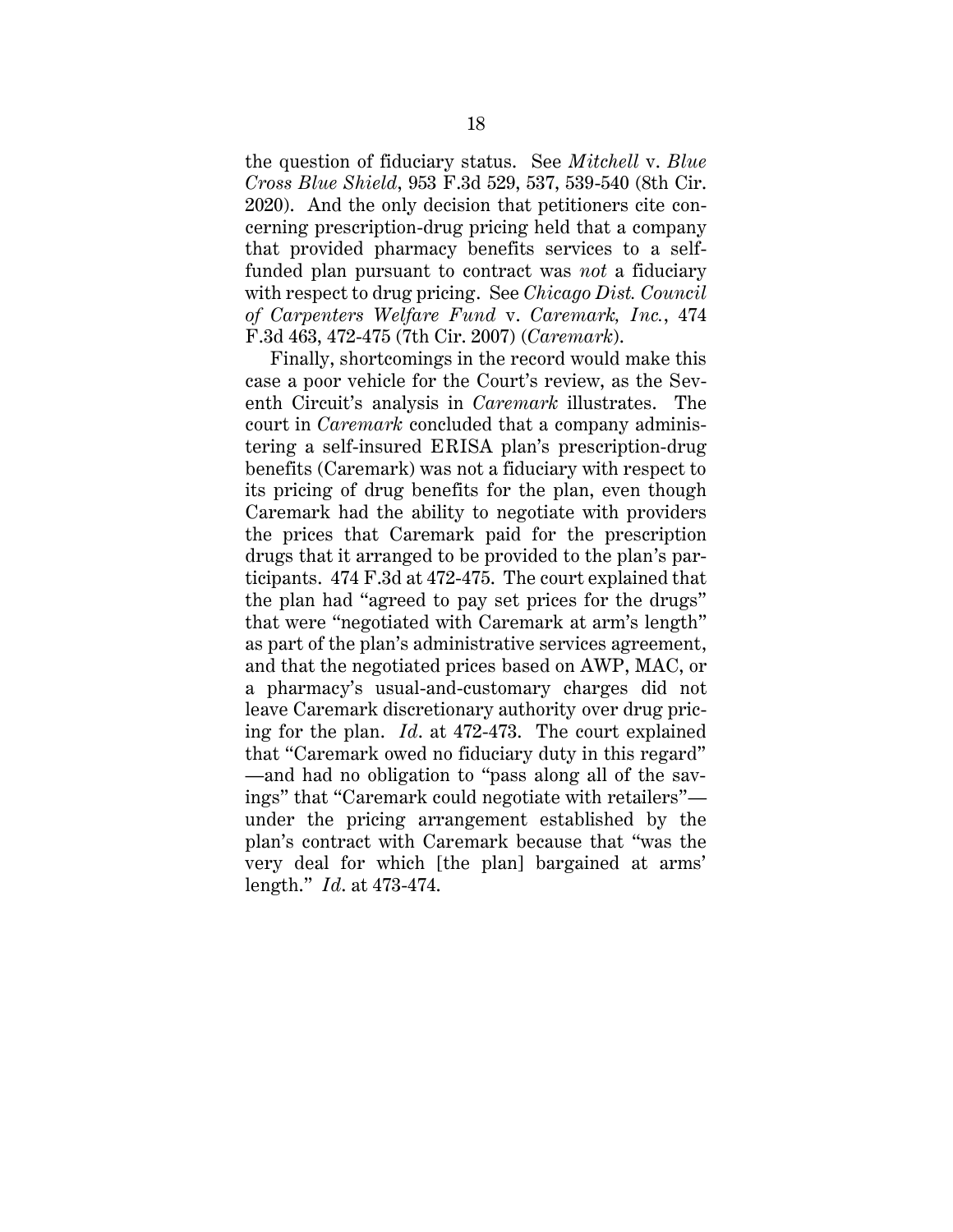In this case, the record contains only very limited excerpts of the relevant plan sponsors' ASO agreements with Anthem. Those excerpts include no or minimal provisions relevant to drug pricing. See pp. 5-6 & n.3, *supra*. Pricing provisions based on benchmarks such as AWP, MAC, and other price metrics are typical, see pp. 4-5, *supra*, and one would anticipate at least some contracts governing Anthem's relationships with ERISA plans would contain provisions addressing that issue.<sup>6</sup> Any meaningful analysis of whether Anthem was a fiduciary under the plans here with respect to drug pricing would need to consider all the terms of the governing contracts. For instance, any drug-pricing provisions in the agreements in which plans contracted to pay Anthem for drug costs under negotiated pricing guarantees would be central to the analysis. Moreover, although ERISA's functional definition of fiduciary cannot be displaced by contracts disclaiming fiduciary status, the provisions of the ASO agreements in the record that limit Anthem's fiduciary responsibilities to the administration of the processing of benefits claims and appeals, p. 6, *supra*, could be relevant to whether the plan sponsors agreed at arms-length to particular pricing terms, not prices that Anthem would, as a fiduciary, negotiate on the plans' behalf. Given the highly complicated nature of pricing in this prescription-drugbenefits context, it would be appropriate for this Court to consider the fiduciary status of entities providing administrative services to self-funded ERISA plans only

<sup>6</sup> Although petitioners Stamford and Brothers were parties to their ASO agreements with Anthem, C.A. App. 199, 213, petitioners have failed to identify, reproduce, or explain any relevant terms of those contracts. See pp. 5-6 & nn.2-3, *supra*.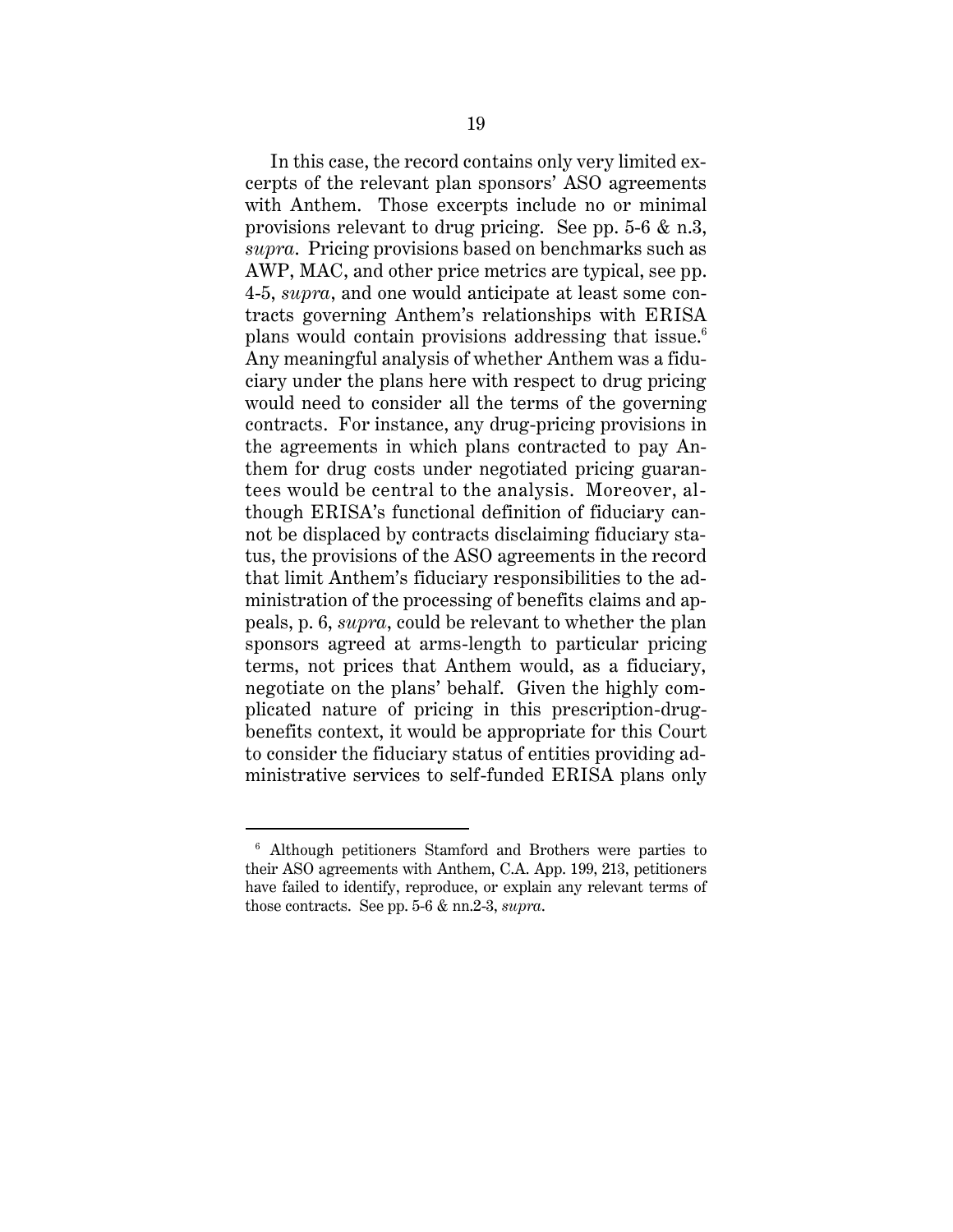in a case in which the Court would be able to consider all the contract terms central to that question.

2. The court of appeals appears to have determined that petitioners failed to establish that ESI was a fiduciary on two grounds. First, the court "agree[d] with the district court" that a "PBM does not exercise discretion in setting prices when [the] prices are set according to contractual terms." Pet. App. 11a. Second, the court stated that "[e]ven fully crediting petitioners' allegations that the PBM Agreement provided [ESI] with extraordinarily broad discretion in setting prescription drug prices, at bottom the ability to set such prices is a contractual term, not an ability to exercise authority over plan assets." *Id*. at 11a-12a. That determination does not warrant review for several reasons. Cf. Pet. 37-40.

First, the court of appeals may have based its decision on the ground that it agreed with the district court that the PBM Agreement's pricing terms did not give ESI meaningful pricing discretion. Pet. App. 11a. The district court's conclusion, in turn, was based on its analysis of Section 5.4 of, and Exhibit A to, that Agreement, which are filed under seal. *Id*. at 50a-54a; see pp. 7, 9-10, *supra*. Petitioners do not seek this Court's review of that factbound issue.

Second, the court of appeals' statement that ESI's assertedly "broad discretion" to set drug pricing was a "contractual term" and not an ability to "exercise authority over plan assets," Pet. App. 11a-12a, is itself unclear. ESI has no direct contractual relationship with petitioners' plans. The court of appeals appeared to conclude that even though ESI's implementation of the pricing provisions of its PBM Agreement with Anthem may in turn have affected the costs to the plans (and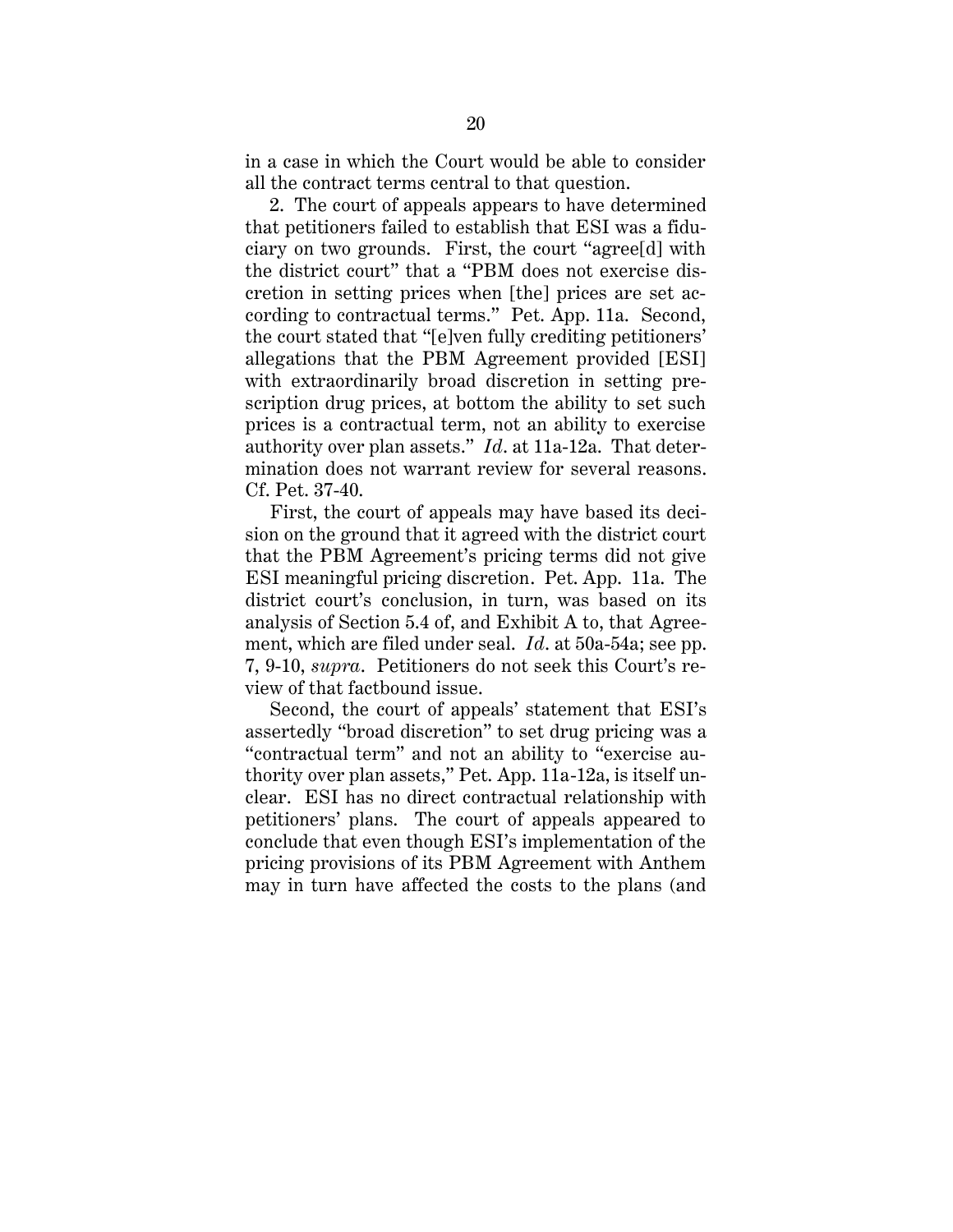their participants) under Anthem's contracts with the plans, that did not render those actions by ESI fiduciary acts on behalf of the plans. That case-case specific determination does not warrant review by this Court.

Moreover, to the extent petitioners read the court of appeals' brief statement to suggest that discretion conferred by contract can never support fiduciary status because it will not confer discretionary authority or control over the "administration" or "management" of the plan, 29 U.S.C. 1002(21)(A), that reading (as petitioners acknowledge, Pet. 39) would be in significant tension with the Second Circuit's prior recognition that authority granted under a contract with a plan *can* confer discretion supporting fiduciary status. See *F.H. Krear & Co.* v. *Nineteen Named Trs.*, 810 F.2d 1250, 1259 (2d Cir. 1987). Moreover, no other court of appeals apparently takes the view that contract-based discretion is irrelevant to ERISA's fiduciary test. And regardless how one interprets the summary order in this case, the Second Circuit will not be bound by that nonprecedential decision in the future.

3. Finally, this Court's review is unwarranted for the additional reason that this case presents a threshold jurisdictional question that would need to be resolved before the Court could address the merits. The district court dismissed petitioners' complaint without prejudice and directed them to file any amended complaint by a deadline that was later extended. See Pet. App. 79a-80a; 1/25/2018 D. Ct. Order. ESI suggests (Br. in Opp. 23-24) that that order may not be a "final decision" under 28 U.S.C. 1291 in light of *Jung* v. *K. & D. Mining Co.*, 356 U.S. 335 (1958) (per curiam).

*Jung* did not expressly address 28 U.S.C. 1291's "final decision" requirement. And the courts of appeals